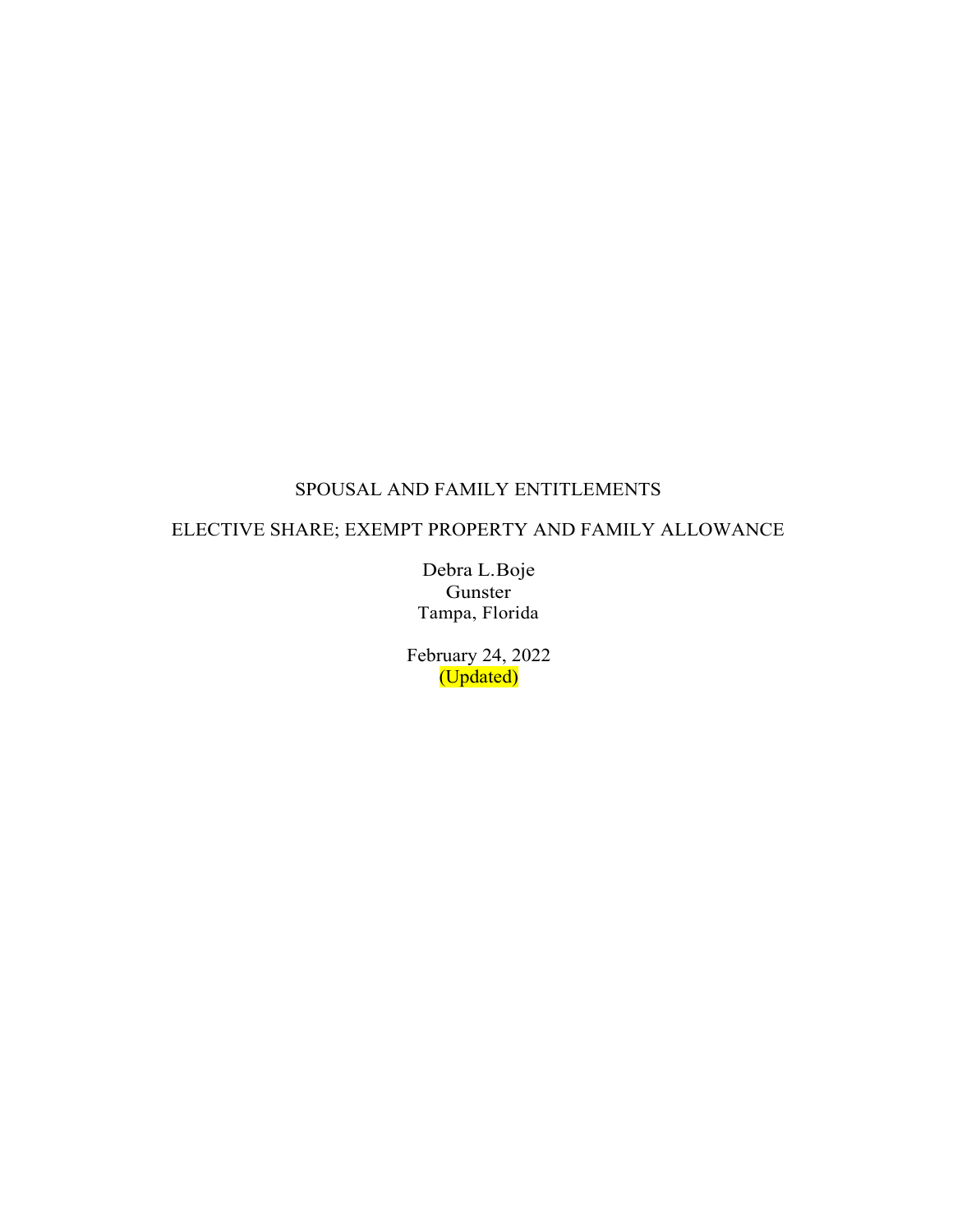# TABLE OF CONTENTS

| I.   |             |                                                                             |  |
|------|-------------|-----------------------------------------------------------------------------|--|
|      | A.          |                                                                             |  |
|      | <b>B.</b>   | Step 1 - Determine the property entering into the elective estate under the |  |
|      | C.          | Step 2 - Determine the property excluded from the elective estate 10        |  |
|      | D.          |                                                                             |  |
|      | E.          | Step 4 - Determine the value of assets passing to or for the benefit of the |  |
|      | F.          |                                                                             |  |
|      | G.          |                                                                             |  |
|      | H.          |                                                                             |  |
| II.  |             |                                                                             |  |
|      | A.          |                                                                             |  |
|      | <b>B.</b>   |                                                                             |  |
|      | $C_{\cdot}$ |                                                                             |  |
|      | D.          | Specifically or demonstratively devised property-- §732.402(5) 19           |  |
|      | E.          |                                                                             |  |
|      | F.          |                                                                             |  |
| III. |             |                                                                             |  |
| IV.  |             |                                                                             |  |
|      | $A$ .       |                                                                             |  |
|      | <b>B.</b>   |                                                                             |  |
|      | $C_{\cdot}$ |                                                                             |  |
|      | D.          |                                                                             |  |
|      | E.          |                                                                             |  |
|      | F.          |                                                                             |  |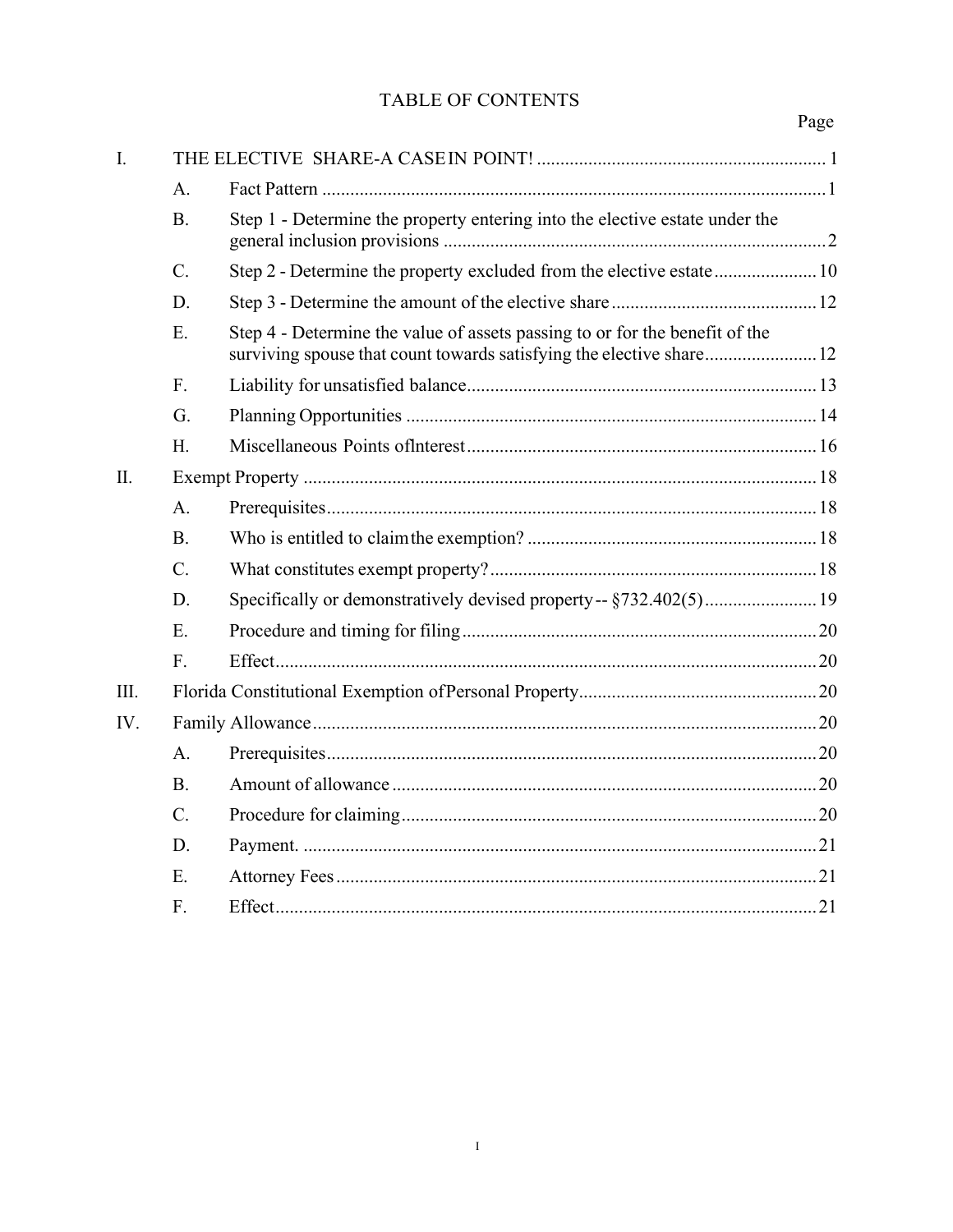#### I. THE ELECTIVE SHARE - A CASE IN POINT!

#### A. Fact Pattern

You are working late one night when you receive a call from Desi. He is very excited and mumbling something about "isn't this America? Shouldn't I be entitled to do what I want with my assets?" You calm him down and tell him start from the beginning.

He tells you he was married to lady named June Cleaver. He and June lived in Maine and have two adult children, Wally and Beaver. He and June were divorced in October of 2012. He was lonely so when he heard the local divorcee club had planned a trip to a tropical island in the South Seas he signed up.

While on the trip he met Lucy. It was a whirlwind relationship. He and Lucy were married on February 14, 2014 on the tropical island (without a prenuptial agreement, of course). After the trip the two of them returned to Maine where they lived in his home which has a current fair market value of \$250,000. Things were good at first. But then Lucy's sister, Ethel and her husband, Fred, moved back to town and started causing problems between them. Desi convinced Lucy that they should move to Florida to get away from the cold winters. Lucy agreed to move provided they could live on the ocean. Desi decided to keep his home in Maine so that he would have a place to stay when he visited his children.

He purchased an oceanfront home on one-half acre of contiguous land in St. Petersburg in his and Lucy's joint names as tenants by the entireties. The home is currently worth \$400,000 (with a \$150,000 mortgage). They have resided in the home since January of 2017 and claim this as their homestead property. Desi was hopeful that by relocating to Florida, there would be enough distance between Lucy and her sister that their troublesome adventures would cease. In fact, to encourage Fred and Ethel not to visit, he gave them a gift of \$65,000 in December 2021 and another \$52,000 in January of 2022 in order for them to buy a home in Maine. Unfortunately for Desi, Fred and Ethel used this money to relocate to Florida, and Lucy and Ethel are already back to their old troublesome ways and it is again becoming expensive for Desi to bail them out of their outlandish situations.

Desi tells you that he was just diagnosed with terminal cancer and has been told that he has less than 6 months to live. He has already incurred \$10,000 in medical bills (which he has not paid). He has very specific plans for his funeral which includes an elaborate celebration and burial in Cuba which he estimates will cost \$40,000.

Desi tells you that except for the assets he has specifically give,n Lucy he wants his assets go to his children. A friend of his however, told him about this thing called an "elective share" and that he might not be able to do what he wants with his assets.

His estate planning documents (executed in November of 2012) include a Will and a Revocable Trust. The Revocable Trust has property with a current value of \$1,500,000 and names his two children as beneficiaries. He also has an Irrevocable Trust (created in June of 1999) which has a current value of \$750,000 and from which he annually receives income and principal.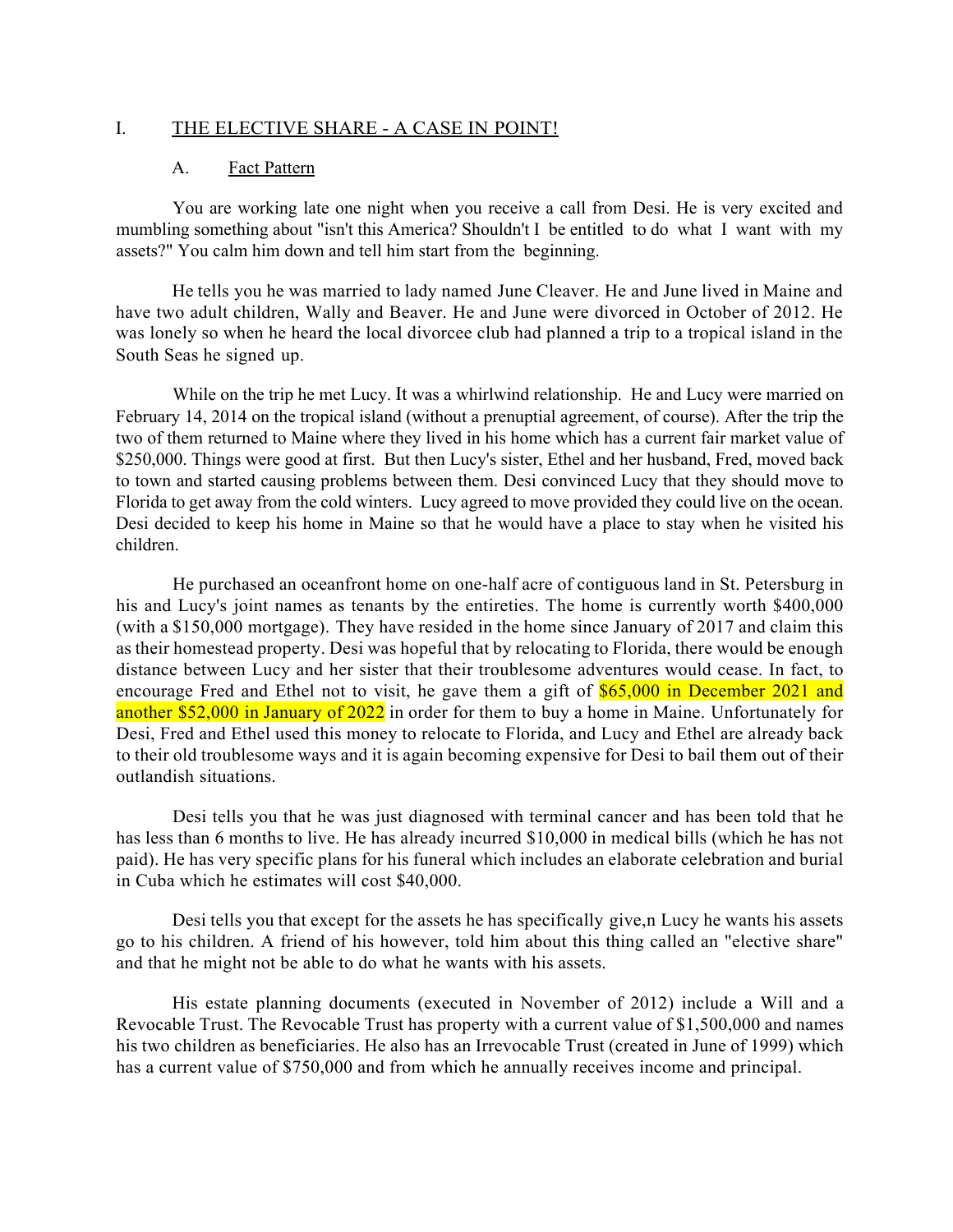In addition to the items described above, he tells you he has the following:

- $111$  Sailboat- "I Love Lucy" (individually owned) worth \$100,000, with a loan of \$25,000
- $111$  Motor vehicle (individually owned) worth \$50,000
- $111$  Furniture and furnishings worth \$35,000
- $111$  A POD account naming his sister, Daisy, as the beneficiary, worth \$100,000
- <sup>111</sup>A securities account with a TOD designation to Lucy that is worth \$200,000 (and which has a margin balance of \$50,000)
- $111$  A whole life insurance policy with a death benefit of \$600,000 and a cash surrender value of \$400,000, naming his brother as beneficiary
- $111$  A whole life insurance policy with a death benefit of \$500,000 and a cash surrender value of \$100,000 payable to hisprior wife pursuant to their divorce decree
- <sup>111</sup> A 401(k) retirement plan worth \$125,000 naming his sister as beneficiary
- $111$ An IRA account worth \$125,000 naming his brother as beneficiary
- <sup>111</sup>A defined contribution retirement plan provided by Desi Productions, Inc. with a total value of \$200,000 comprised of cash assets valued at \$50,000 and a life insurance policy with death benefits of \$150,000 and a net cash surrender value of \$50,000

### B. Step 1 - Determine the property entering into the elective estate under the general inclusion provisions -- §732.2035

- 1. The Decedent's Probate Estate -- §732.2035(1)
	- a. The elective estate includes the decedent's probate estate.
	- b. Probate estate is defined as all property wherever located that is subject to estate administration in any state of the United States or in the District of Columbia. § 732.2025(7).
	- c. For purposes of determining the elective estate, "probate estate" is broadly defined and includes real property that is subject to administration in other states.
	- d. The value of the probate estate is its fair market value on the date of the decedent's death, less (i) any claims paid or payable from the probate estate; and (ii) any mortgages, liens, and security interests on the property not deducted as a claim against the estate. §732.2055(6). Administration expenses are not deducted.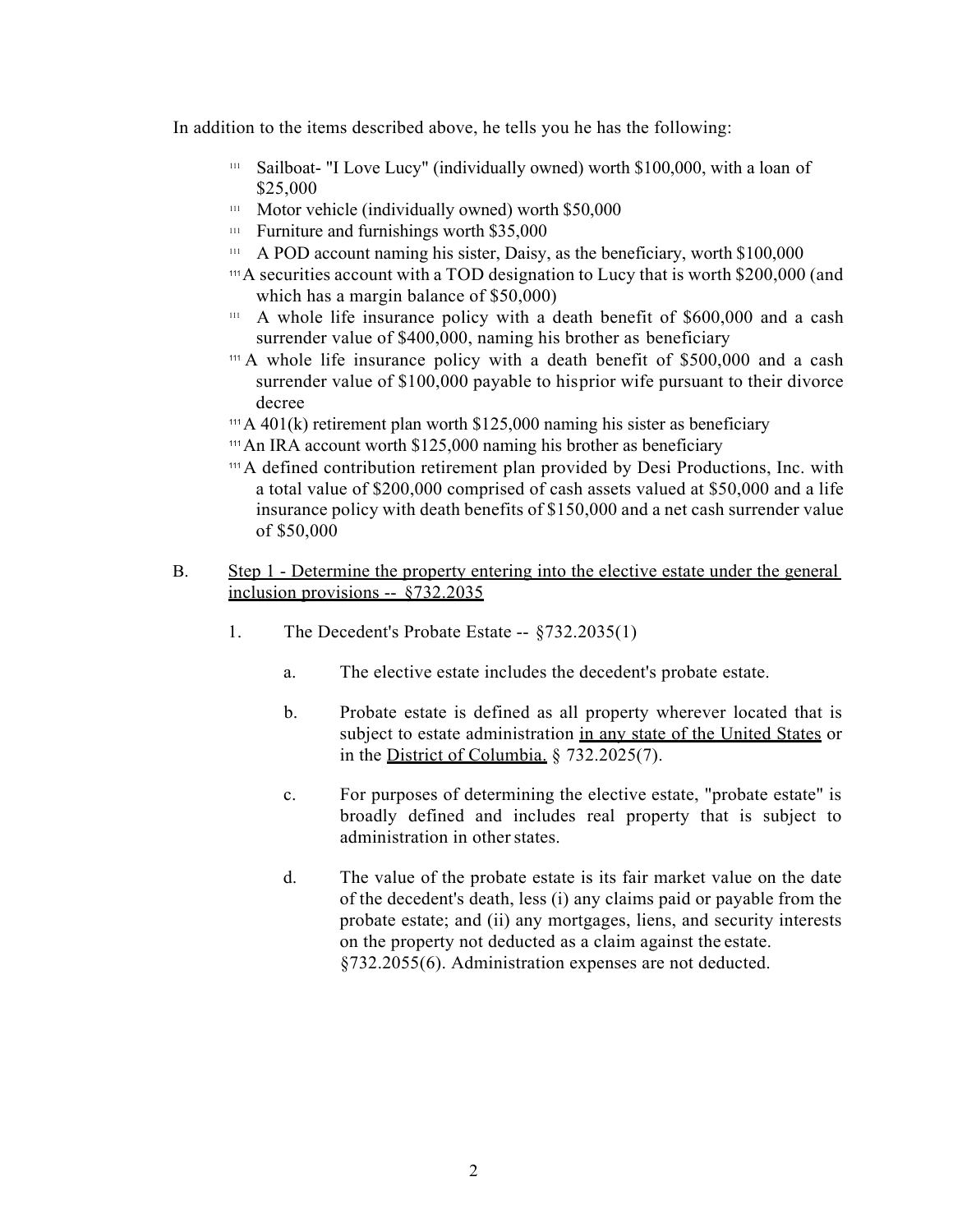|                       | <b>FMV</b> | Claims/Liabilities | Net          |
|-----------------------|------------|--------------------|--------------|
| Sailboat              | \$100,000  | \$(25,000)         | \$75,000     |
| Maine Home            | 250,000    |                    | 250,000      |
| Automobile            | 50,000     |                    | 50,000       |
| Furniture/Furnishings | 35,000     |                    | 35,000       |
| Medical               |            | (10,000)           | (10,000)     |
| Funeral               |            | (40,000)           | (40,000)     |
| Total                 |            |                    | \$360,000.00 |

- 2. Homestead -- §732.2035(2)
	- a. In 2017 the elective share provisions were amended. One of the major changes dealt with how "protected" homestead property would be treated.

Prior to the 2017 amendment there was a discrepancy in how homestead property factored into the elective estate calculation. Protected homestead (i.e. homestead that was titled in the decedent's individual name or by a trust) was completely excluded from elective estate calculation. In contrast, if the homestead was held as tenants by entireties ("TBE") and thus was not "protected" homestead one-half of its value was included in the elective estate calculation as TBE property. Accordingly, the elective shares of surviving spouses of decedents who died owning protected homestead were often unjustifiably more than that of spouses who owned homestead property as TBE.

b. For decedents dying after July 1, 2017, §732.2035(c) now provides that, the elective estate includes "[t]he decedent's interest in property which constitutes the protected homestead of the decedent."

> "Protected homestead" is defined for purposes of the Florida Probate Code as "the property described in s. 4(a)(l), Art. X of the State Constitution on which at the death of the owner the exemption inures to the owner's surviving spouse or heirs under s. 4(b), Art. X of the State Constitution. For purposes of the code, real property owned in tenancy by the entireties or in joint tenancy with rights of survivorship is not protected homestead." §731.201(33).

c. In determining the "value" of the decedent's interest in the protected homestead that enters into the elective estate calculation  $§732.2055(1)(a)$  provides as follows: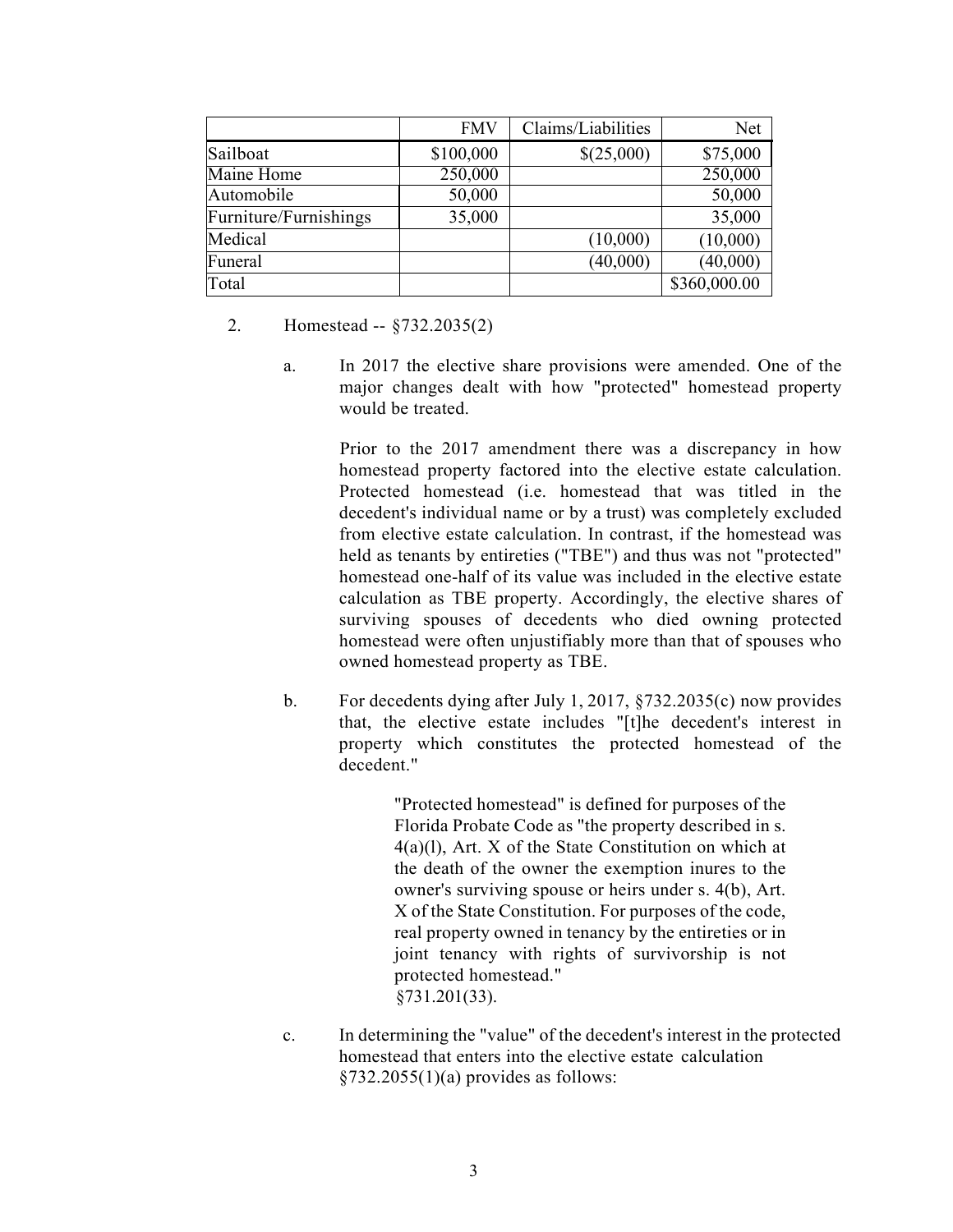- (i) If the surviving spouse receives a fee simple interest, the entire fair market value of the protected homestead on the date of the decedent's death is included. §732.2055(1)(a)l.
- (ii) If the spouse takes a life estate or validly elects to take an undivided one-half interest as a tenant in common as provided in §732.401(2), one-half of the fair market value of the protected homestead on the date of the decedent's death is included. §732.2055(1)(a)2.
- (iii) If the surviving spouse validly waives homestead rights under §732.702 or other applicable law, but nevertheless receives an interest in the protected homestead, other than an interest described in §732.401, including an interest in trust, the value of the spouse's interest is determined as property interests that are not protected homestead. §732.2055(1 )(a)3.
- d. For protected homestead, fair market value is calculated by deducting from the total value of the property all mortgages, liens, and security interests to which the protected homestead is subject and for which the decedent is liable, but only to the' extent that such amount is not otherwise deducted as a claim paid or payable from the elective estate.
- e. In the example, because the homestead is owned as TBE it is not "protected" homestead thus, we do not include any portion of the homestead value under this provision.
- f. If the homestead were protected homestead and titled in Desi's name alone, but was devised to Lucy, the full value of the homestead would be included in the elective estate determined as follows:

|                  | <b>FMV</b> | iabilities  | value     | $\%$ | Net       |
|------------------|------------|-------------|-----------|------|-----------|
| <b>Gulf Home</b> | \$400,000  | \$(150,000) | \$250,000 | 100  | \$250,000 |

g. If the homestead were protected homestead and titled in Desi's name alone, but was not devised to Lucy, Lucy could either receive a life estate in the homestead or elect to receive a one-half interest in the homestead. In either event 50% of the value of the homestead would be included in the elective estate determined as follows:

|           | <b>FMV</b> | Liabilities | Value     | $\frac{0}{0}$ | Net       |
|-----------|------------|-------------|-----------|---------------|-----------|
| Gulf Home | \$400,000  | \$(150,000) | \$250,000 | 50%           | \$125,000 |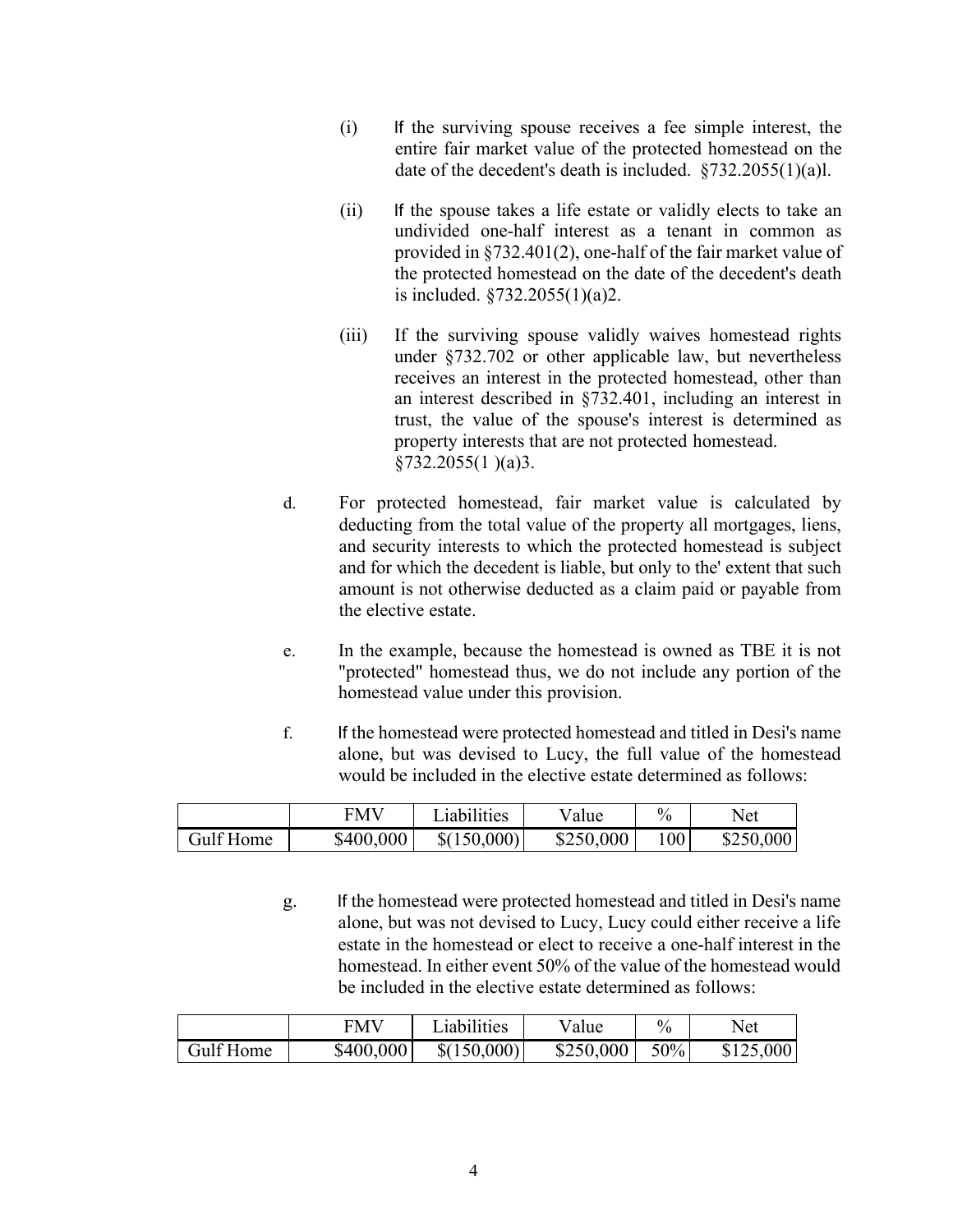- 3. Joint Bank Accounts or Securities; POD, TOD and ITF Accounts -- §732.2035(3)
	- a. The elective estate includes the decedent's ownership interest in accounts or securities registered in "Pay On Death," "Transfer On Death," "In Trust For," or co-ownership with right of survivorship form.
	- b. The "decedent's ownership interest" means:
		- (i) one-half of the value of the accounts or securities held as tenancy by the entirety; and
		- (ii) the portion of the accounts or securities which the decedent had, immediately before death, the right to withdraw or use · without the duty to account to any person.
	- c. The "value" of the accounts or securities is thefair market value on the date of the decedent's death, less any liens, and security interests. §732.2055(6).
	- d. The determination of what portion of the accounts or securities the decedent had the right to withdraw or use without the duty to account to any person will require a case-by-case analysis of the facts and circumstances surrounding the creation and funding of the accounts or securities.
	- e. Based upon our example the following 1s included under this provision in the elective estate:

|                        | <b>FMV</b> | Liabilities | Net       |
|------------------------|------------|-------------|-----------|
| POD account            | \$100,000  |             | \$100,000 |
| Securities account TOD | 200,000    | (50,000)    | 150,000   |
|                        |            |             | \$250,000 |

- 4. Property Held In Joint Tenancies and Tenancy by the Entireties Property (Other Than Accounts and Securities) -- §732.2035(4)
	- a. The elective estate includes the decedent's fractional interest in property (other than accounts or securities) held by the decedent in joint tenancy with right of survivorship or in tenancy by the entirety.
	- b. The "decedent's fractional interest in property" is defined as the value of the property divided by the number of tenants.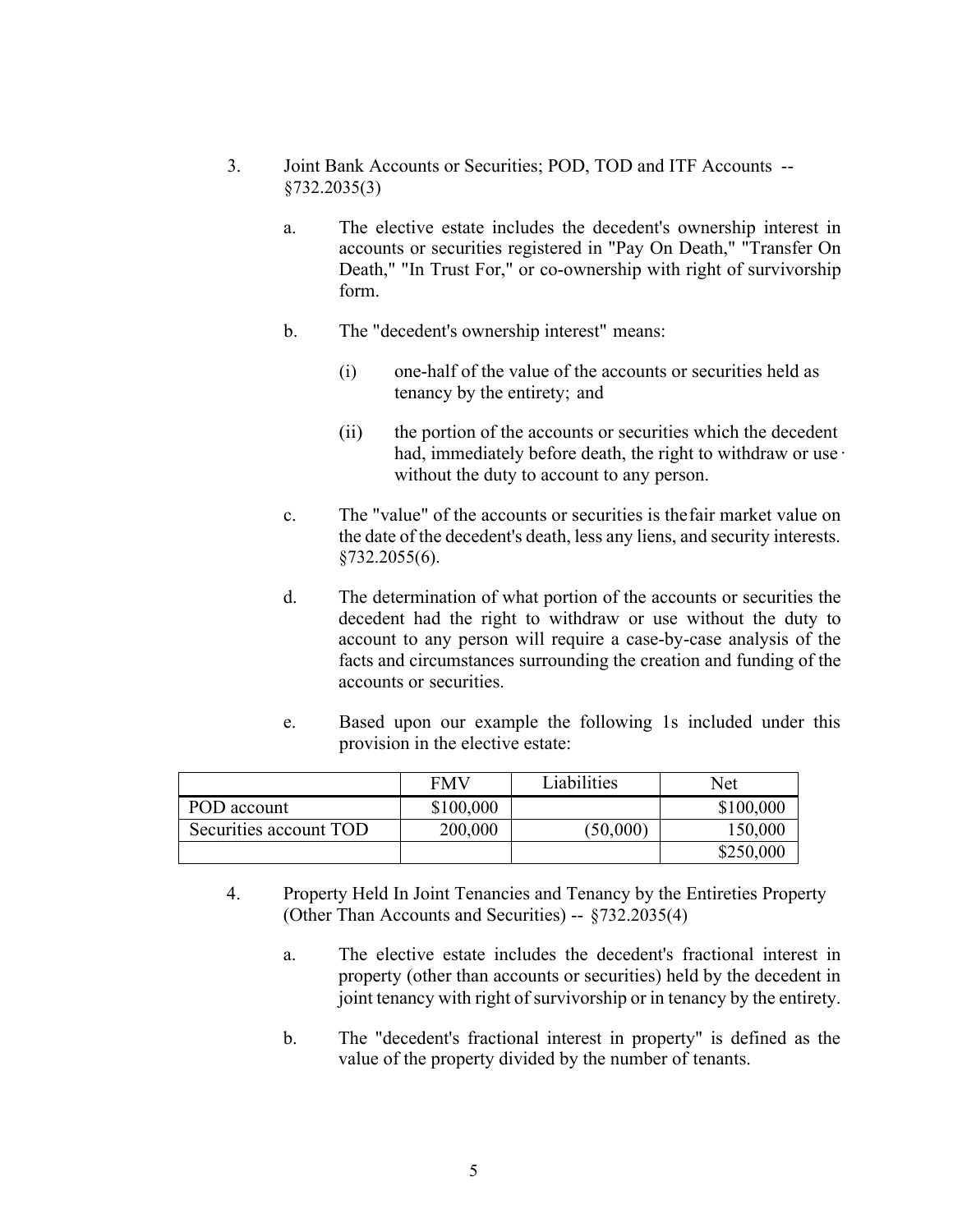- c. This provision will primarily capture real estate held jointly with right of survivorship or tenancy by the entirety property.
- d. The "value" of the property is the fair market value on the date of the decedent's death, less any mortgages, liens, and security interests. §732.2055(6).
- e. Based upon our example, the following 1s included under this provision in the elective estate:

|          | <b>FMV</b> | Liabilities | Value     | $\%$ | Net       |
|----------|------------|-------------|-----------|------|-----------|
| GulfHome | \$400,000  | \$(150,000) | \$250,000 | 50%  | \$125,000 |

- 5. Certain Revocable Transfers (including Revocable Trusts) --§732.2035(5)
	- a. The elective estate includes that portion of property transferred by the decedent to the extent that at the time of the decedent's death the transfer was revocable by the decedent alone or in conjunction with any other person.
	- b. This provision primarily captures revocable trusts.
	- c. Transfers that are revocable by the decedent only with the consent of all persons having a beneficial interest in the property are excluded from this provision.
	- d. The "value" of the property is the fair market value on the date of the decedent's death, less any mortgages, liens, and security interests. §732.2055(6).
	- e. Based upon our example, the following 1s included under this provision in the elective estate:

|                 | FMV |           | Liabilities | Net |           |
|-----------------|-----|-----------|-------------|-----|-----------|
| Revocable Trust |     | 1,500,000 |             |     | 1,500,000 |

- 6. Certain Irrevocable Transfers by the Decedent -- §732.2035(6)
	- a. Two types of irrevocable transfers fall under this category:
		- (i) Retained Right to Income or Principal: The elective estate includes that portion of property transferred by the decedent to the extent that at the time of the decedent's death the decedent possessed the right to, or in fact enjoyed the possession or use of, the income or principal of the property; or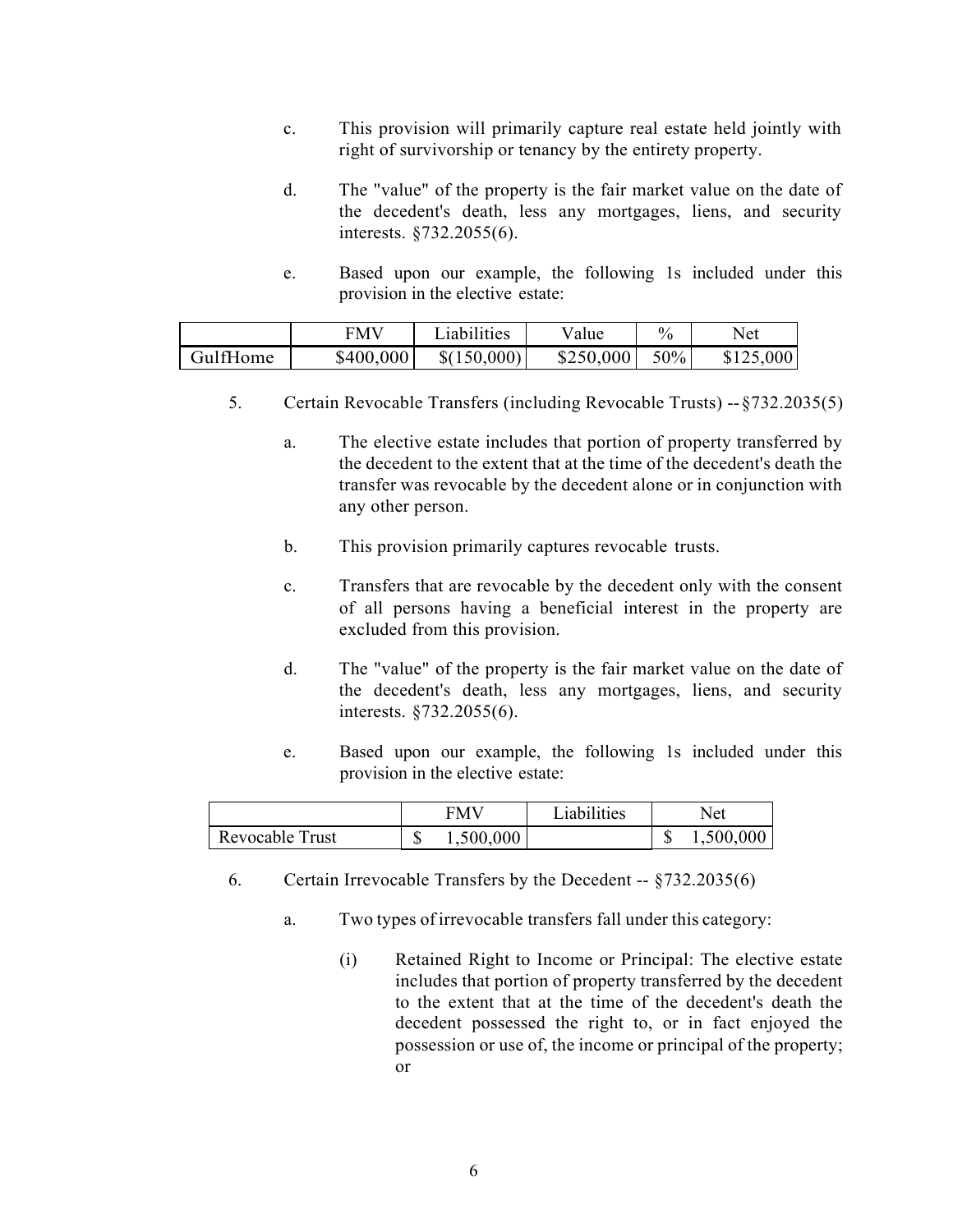- (ii) Discretionary Principal Distributions: The elective estate includes that portion of property transferred by the decedent to the extent that at the time of the decedent's death the principal of the property could, in the discretion of any person other than the spouse of the decedent, be distributed, or appointed to or for the benefit of the decedent.
- b. Retained Right to Income or Principal
	- (i) An example of a transfer falling under this category would include a qualified personal residence trust in which the decedent retained the right to occupy the premises at the time of death.
	- (ii) The decedent must have transferred the property. A trust created by someone else is not included.
	- (iii) A right to payments under a commercial or private annuity, an annuity trust, a unitrust, or a similar arrangement is included under this category.
	- (iv) The amount included is the value of the portion of the property to which the decedent's right or enjoyment related, to the extent the portion passed to or for the benefit of any person other than the decedent's probate estate.
- c. Discretionary Principal Distributions
	- (i) If the surviving spouse is the one who possesses the power to make the discretionary principal distributions then the transfer is not included under this category.
	- (ii) The mere right to discretionary income distributions is not enough to cause inclusion. It must be discretionary principal distributions.
	- (iii) The amount included is the value of the portion subject to the discretion, to the extent the portion passed to or for the benefit of any person other than the decedent's probate estate.
- d. Excluded Irrevocable Transfers: The property is not included ifthe decedent's only interest in the property included one or more ofthe following: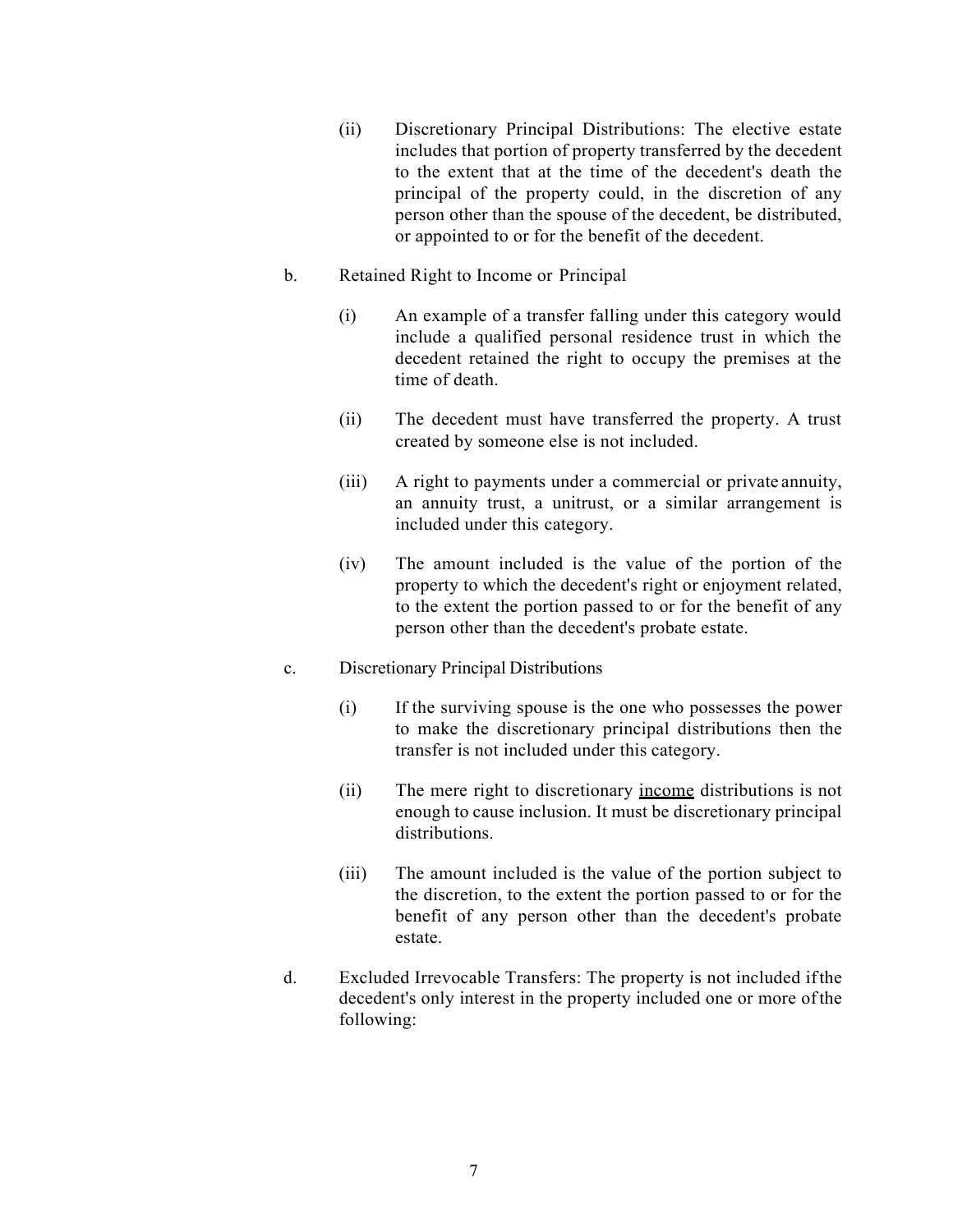- (i) The property could be distributed to or for the benefit of the decedent only with the consent of all persons having a beneficial interest in the property; or
- (ii) The income or principal of the property could be distributed to or for the benefit of the decedent only through the exercise or in default of an exercise of a general power of appointment held by any person other than the decedent; or
- (iii) The income or principal of the property is or could be distributed in satisfaction of the decedent's obligation of support; or
- (iv) The decedent had a contingent right to receive principal, other than at the discretion of any person, which contingency was beyond the control of the decedent and which had not in fact occurred at the decedent's death.
- (v) The "value" of the property is the fair market value on the date of the decedent's death, less any mortgages, liens, and security interests. §732.2055(6).
- e. Based upon our example, the following would be included under this provision in the elective share:

|                   | <b>FMV</b> | Liabilities | Net                      |
|-------------------|------------|-------------|--------------------------|
| Irrevocable Trust | 750,000    |             | 750,00 <sub>0</sub><br>ш |

- 7. Life Insurance -- §732.2035(7)
	- a. The elective estate includes the decedent's beneficial interest in the net cash surrender value immediately before death of any policy of insurance on the decedent's life
	- b. Insurance held in a typical irrevocable life insurance trust would not be included under this category, as the decedent does not have a beneficial interest in the policy.
	- c. The portion included is the net cash surrender value immediately before death. §732.2055(2).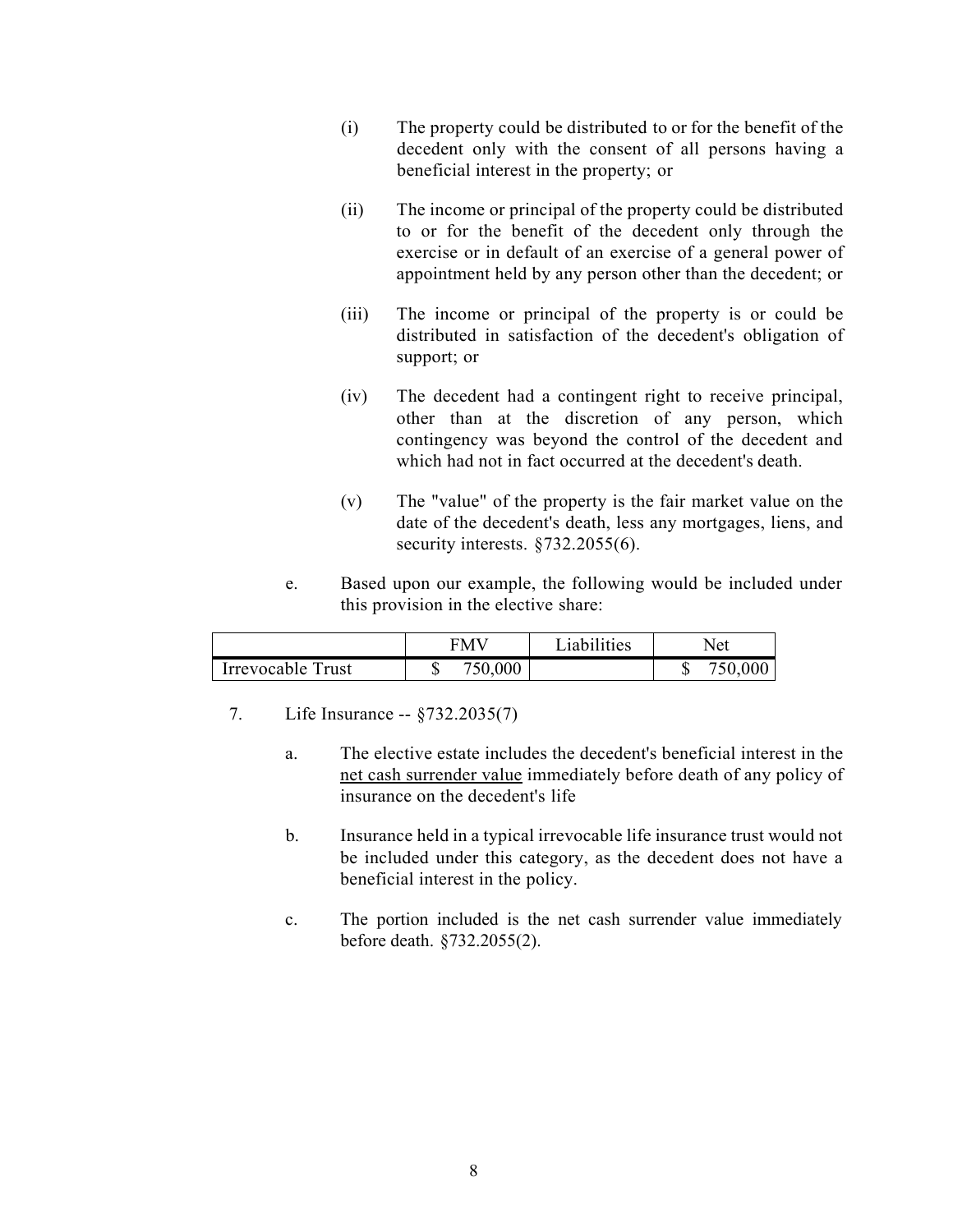d. Based upon our example, the following would be included under this provision in the elective share:

|                | Death Benefit | Net Cash Surrender |
|----------------|---------------|--------------------|
| Life Insurance | \$600,000     | \$400 000          |
| Life Insurance | 500,000       | 100,000            |
|                |               | \$500,000          |

- 8. Retirement Accounts and other retirement benefits -- §732.2035(8)
	- a. The elective estate includes the value of amounts payable to or for the benefit of any person by reason of surviving the decedent under any public or private pension, retirement, or deferred compensation plan, or any similar arrangement, other than benefits payable under the federal Railroad Retirement Act or the federal Social Security System.
	- b. The "value" is the transfer tax value of the amounts on the date of the decedent's death.
	- c. Exception: In the case of a defined contribution plan that owns life insurance on the decedent, only the net cash surrender value of the policy immediately before the decedent's death is included in the valuation of the benefits.
	- d. Based upon our example, the following would be included under this provision in the elective share:

|                          | <b>FMV</b>    | Less Insurance ><br>Cash Value | Value     |
|--------------------------|---------------|--------------------------------|-----------|
| 401(k)                   | \$<br>125,000 |                                | 125,000   |
| IR A                     | 125,000       |                                | 125,000   |
| Defined                  | 200,000       | (100,000)                      | 100,000   |
| <b>Contribution Plan</b> |               |                                |           |
|                          |               |                                | \$350,000 |

- 9. Gifts within one year of death -- §732.2035(9)
	- a. The elective estate includes property that was transferred during the I-year period preceding the decedent's death as a result of a transfer by the decedent if the transfer was either of the following types:
		- (i) Any property transferred as a result of the termination of a right or interest in, or power over, property that wouldhave been included in the elective estate under subsection (5) or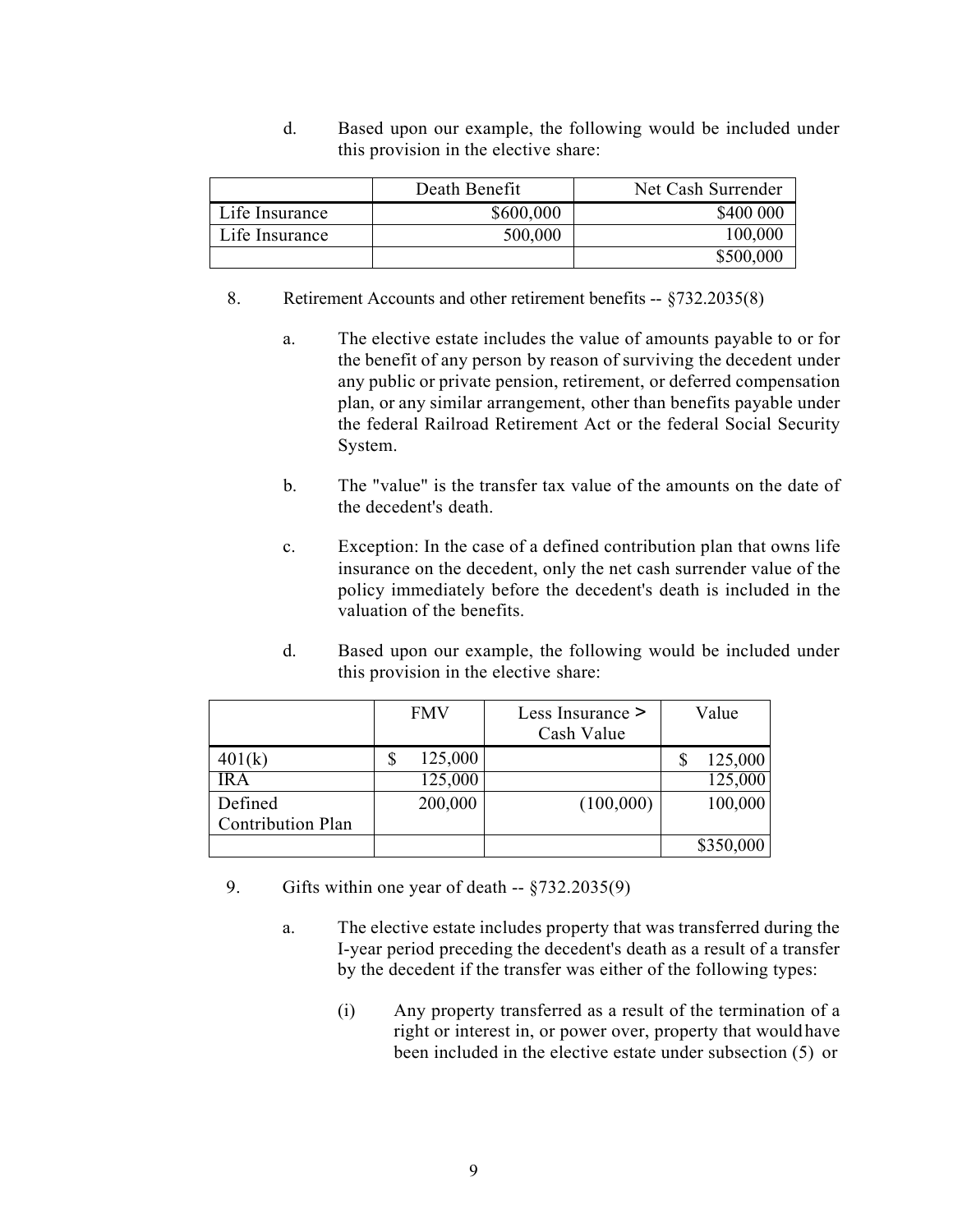subsection (6) of §732.2035 if the right, interest, or power had not terminated until the decedent's death, or

- (ii) Any transfer of property to the extent not otherwise included in the elective estate, made to or for the benefit of any person, except:
	- (1) Any transfer of property for medical or educational expenses to the extent it qualifies for exclusion from the United States gift tax under IRC §2503(e);
	- (2) The first annual exclusion amount of property transferred to or for the benefit of each donee during the I-year period, but only to the extent the transfer qualifies for exclusion from the United States gift tax under IRC §2503(b) or (c). The term "annual exclusion amount" means the amount of one annual exclusion under IRC §2503(b) or (c).
- b. Termination Defined.
	- (i) A "termination" with respect to a right or interest in property occurs when the decedent transfers or relinquishes the right or interest, and, with respect to a power over property, a termination occurs when the power terminates by exercise, release, lapse, default, or otherwise. **§732.2035(9)( C)1.**
	- (ii) Caveat: A distribution from a trust the income or principal of which is subject to subsection (5), subsection (6), or subsection (10) of §732.2035 is treated as a transfer of property by the decedent and not as a termination of a right or interest in, or a power over, property. §732.2035(9)(c)2
	- (iii) Caveat: a "termination" with respect to a right or interest in property does not occur when the right or interest terminates by the terms of the governing instrument unless the termination is determined by reference to the death of the decedent and the court finds that a principal purpose for the terms of the instrument relating to the termination was avoidance of the elective share. §732.2035(9)(d)l
	- (iv) A distribution from a trust that is required by the terms of the governing instrument is not included in the elective estate under this category unless the event triggering the distribution is determined by reference to the death of the decedent and the court finds that a principal purpose of the terms of the governing instrument relating to the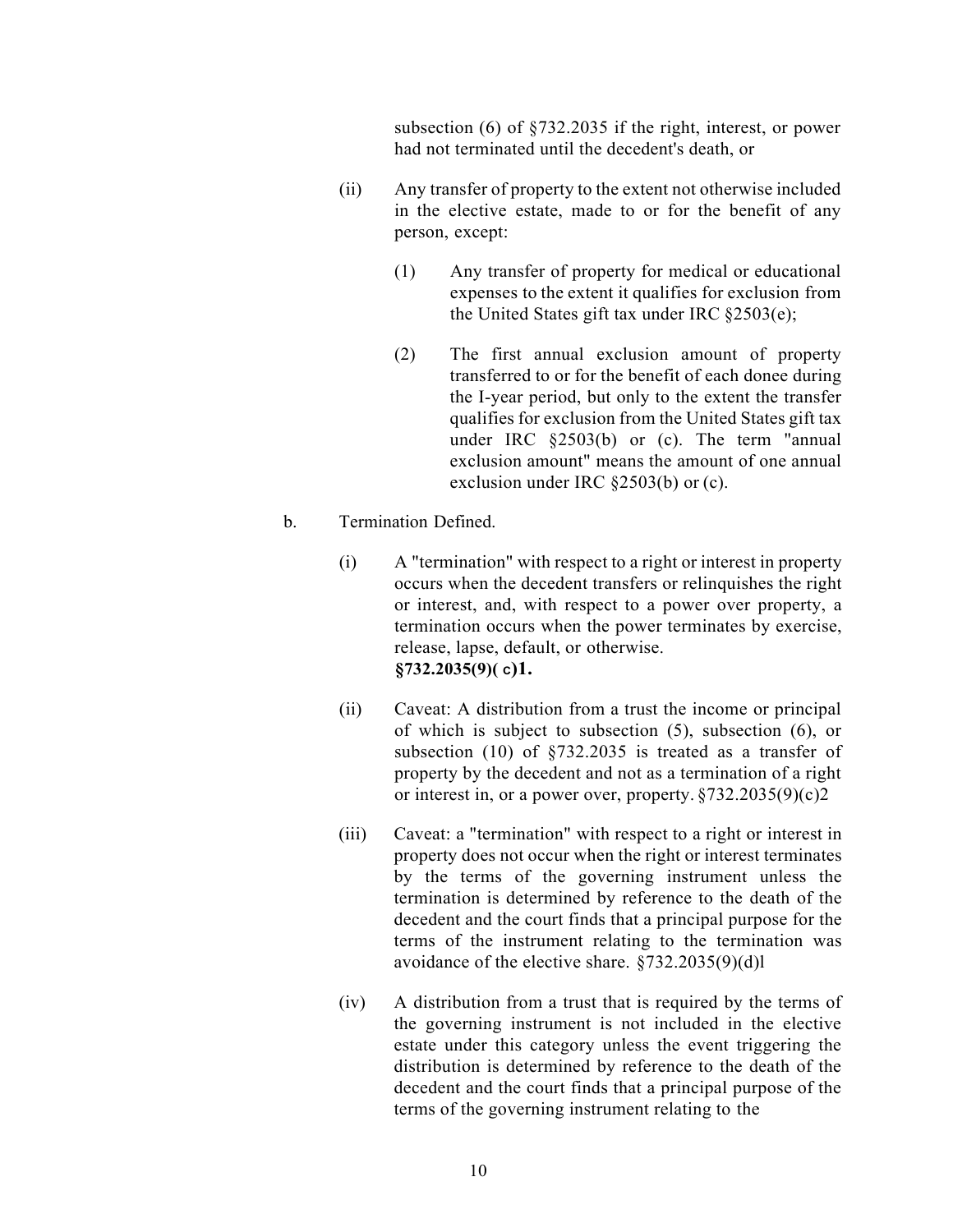distribution is avoidance of the elective share. §732.2035(9)(d)2

- (v) The value of the property is the fair market value as of the date of transfer net of any liens, mortgages, or security interests on that date. The value of any insurance is the net cash surrender value on the date of the termination or transfer. §732.2055(3) and (5).
- c. Looking at our example, gifts that would be included would be as follow:

|                           | <b>FMV</b> | Less one annual<br>exclusion per person | Net      |
|---------------------------|------------|-----------------------------------------|----------|
| Gift to Fred and<br>Ethel | \$117,000  | \$32,000                                | \$85,000 |

- 10. Property transferred in satisfaction of the elective share --§732.2035(10)
	- a. Transfers in satisfaction of the elective share are included in the elective estate.
	- b. A "transfer in satisfaction of the elective share" is any irrevocable transfer to an elective share trust made by the decedent during lifetime. (Example: Irrevocable Lifetime Q-Tip Trust).
	- c. The transferred property is "valued" at the date of the decedent's death. §732.2095(1)(a)l.
- 11. Overlapping provision -- §732.2045(2).

If property is included in the "probate estate" under §732.2035(1) and any other subsection of §732.2035 applies to the same property interest, the amount included under the other subsections is reduced by the amount included in the "probate estate". In all other cases, if more than one subsection of §732.2035 applies to a property interest, only the subsection resulting in the largest elective estate shall apply.

#### C. Step 2 - Determine the property excluded from the elective estate

1. Exclusions. Once you have made the initial determination of what property is included under the general inclusion provisions the next step is to determine if any exclusions apply. The following are excluded under §732.2045(1):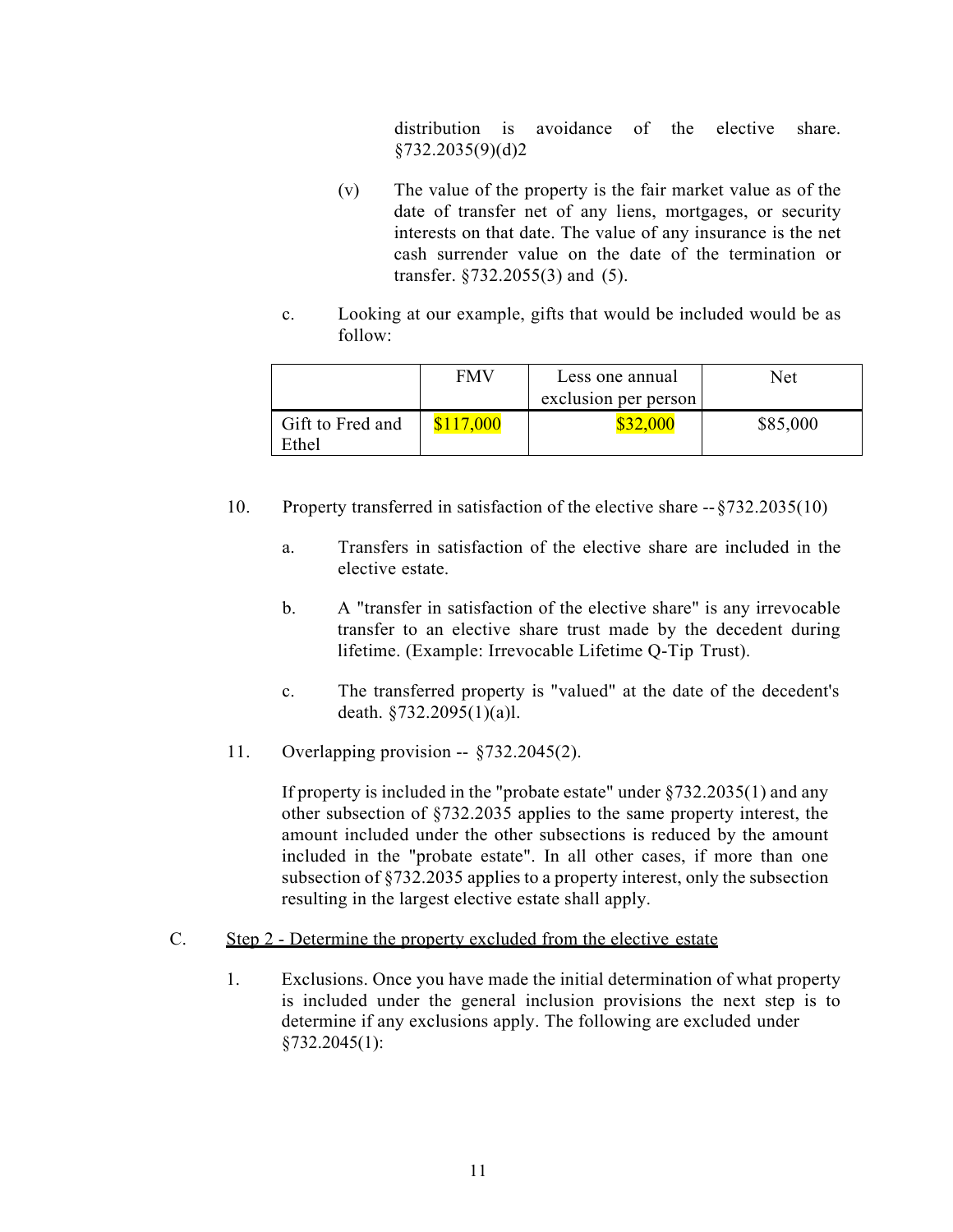a. Irrevocable transfers made before October 1, 1999 §732.2045(1)(a);

|                   | Excluded |         |  |
|-------------------|----------|---------|--|
| Irrevocable Trust |          | 750,000 |  |

b. Irrevocable transfers made prior to marriage  $-$  §732.2045(1)(a);

|                   | Excluded |
|-------------------|----------|
| Irrevocable Trust | 750,000  |

- C. Transfers for adequate consideration in money or money's worth for the transfer  $-$  §732.2045(1)(b);
- d. Transfers of property made by the decedent with the spouse's written consent --  $\S$ 732.2045(1)(c) (NOTE: a spouse's consent to split gifts does not constitute written consent to the transfer for purposes of  $\S 732.2045(1)(c)$ . However, a consent to waive rights to a qualified plan in accordance with ERISA would be a waiver);
- e. Proceeds of any policy of insurance on the decedent's life in excess of the net cash surrender value of the policy whether payable to the decedent's estate, a trust, or in any other manner -- §732.2045(1)(d);

|                | Death Benefit | Net Cash<br>Surrender Value | Excluded  |
|----------------|---------------|-----------------------------|-----------|
| Life Insurance | \$600,000     | 400,000                     | \$200,00. |
| Life Insurance | \$500,000     | 100,000                     | \$400,00  |

f. Proceeds of any policy of insurance on the decedent's life maintained pursuant to a court order-- $$732.2045(1)(e);$ 

|                | Excluded  |  |
|----------------|-----------|--|
| Life Insurance | \$500,000 |  |

g. Real property in another state that is considered community property and the decedent's one-half interest in any other community property no matter where located (NOTE: if the decedent's interest in the community property passes to the surviving spouse it counts towards satisfying the elective share see  $\S 732.2075(1)(c)$  --  $\S 732.2045(1)(f);$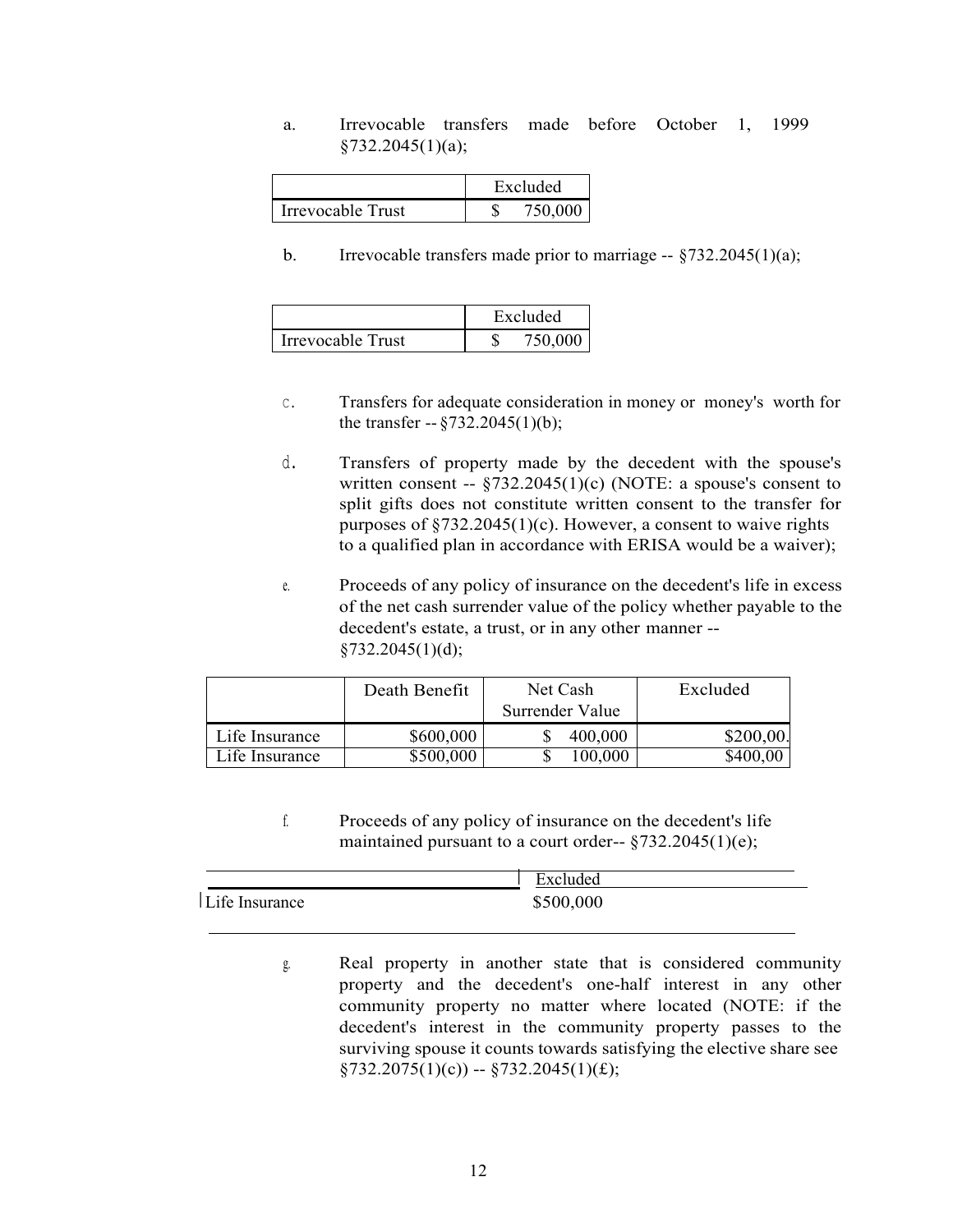- h. Property held in a qualifying special needs trust on the date of the decedent's death (a qualifying special needs trust is a trust established for a disabled surviving spouse as defined in  $\S 732.2025(8)$  and meets certain conditions) --  $\S 732.2045(1)(g)$ ;
- 1. Property included in the decedent gross estate for federal estate tax purpose, solely because the decedent held a general power of appointment property --  $\S 732.2045(1)$ (h); and
- j. Property which constitutes the protected homestead of the decedent if the surviving spouse validly waived their homestead rights as provided under §732.702, or other applicable law, and the surviving spouse did not receive any interest in the protected homestead upon the decedent's death  $-$  §732.2045(1)(i).
- 2. Certain transfer of pre-marital property -- §732.2155(6)
	- a. The elective estate does not affect any interest in property held as of the decedent's death, in a trust, whether revocable or irrevocable trust if;
		- (i) The property was an asset of the trust at all times between October 1, 1999 and the time of the decedent's death;
		- (ii) The decedent was not married to the decedent's surviving spouse when the property was transferred to the trust; and
		- (iii) The property was a non-marital asset as defined in  $§61.075$ immediately prior to the decedent'sdeath.
	- b. It is possible that only a portion of the property in the trust may qualify for the exclusion.
	- c. Planning Opportunity: As a planner you must pay careful attention to this exclusion.
- 3. Exempt Property -- §732.402(7)
	- a. The exempt property exclusion is often lost as it is not found in the elective share provisions of the code.
	- b. Exempt property as defined in §732.402(2) is excluded from the value of the estate before residuary, intestate, or pretermitted or elective shares are determined. The surviving spouse receives these assets in addition to the elective share.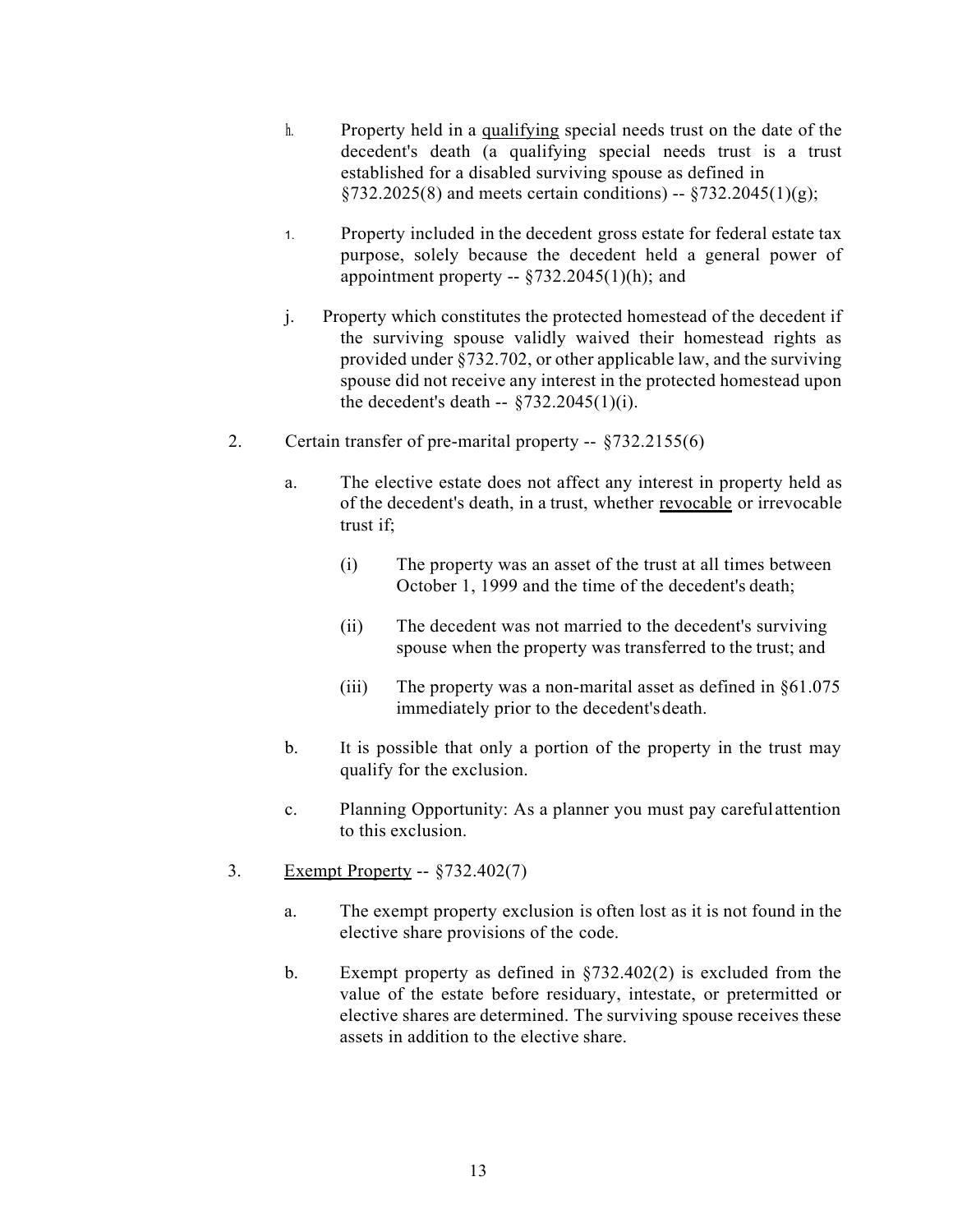|                           | Excluded |
|---------------------------|----------|
| Motor vehicle             | \$50,000 |
| Furniture and Furnishings | 20,000   |

- D. Step 3 Determine the amount of the elective share
	- 1. Calculation. The elective share amount is equal to 30% of the elective estate (after removing excluded items and reducing the value for proper deductions).
		- a. The elective share is a right to a dollar amount, not a right to any specific property.
		- b. The dollar amount does not have to be satisfied by receiving an outright sum.

Example. In our example the elective share amount would be:

|                        | Included       | Excluded    |
|------------------------|----------------|-------------|
| Sailboat               | \$<br>75,000   | S           |
| Maine Home             | 250,000        |             |
| Furniture/Furnishings  | 15,000         | 20,000      |
| Automobile             |                | 50,000      |
| POD account            | 100,000        |             |
| Securities account TOD | 150,000        |             |
| Gulf Home              | 125,000        |             |
| Revocable Trust        | 1,500,000      |             |
| Irrevocable Trust      |                | 750,000     |
| Life Insurance         | 400,000        | 200,000     |
| Life Insurance         |                | 500,000     |
| 40l(k)                 | 125,000        |             |
| <b>IRA</b>             | 125,000        |             |
| Defined Contribution   | 100,000        | 100,000     |
| Plan                   |                |             |
| Gift to Fred and Ethel | 85,000         | 32,000      |
| <b>Total</b>           | \$3,050,000    | \$1,652,000 |
| Less Probate Claims    |                |             |
| Medical                | (10,000)       |             |
| Funeral                | (40,000)       |             |
| <b>Elective Estate</b> | \$3,000,000.00 |             |

Elective Share:  $$3,000,000 \times 30\%$  \$ 900,000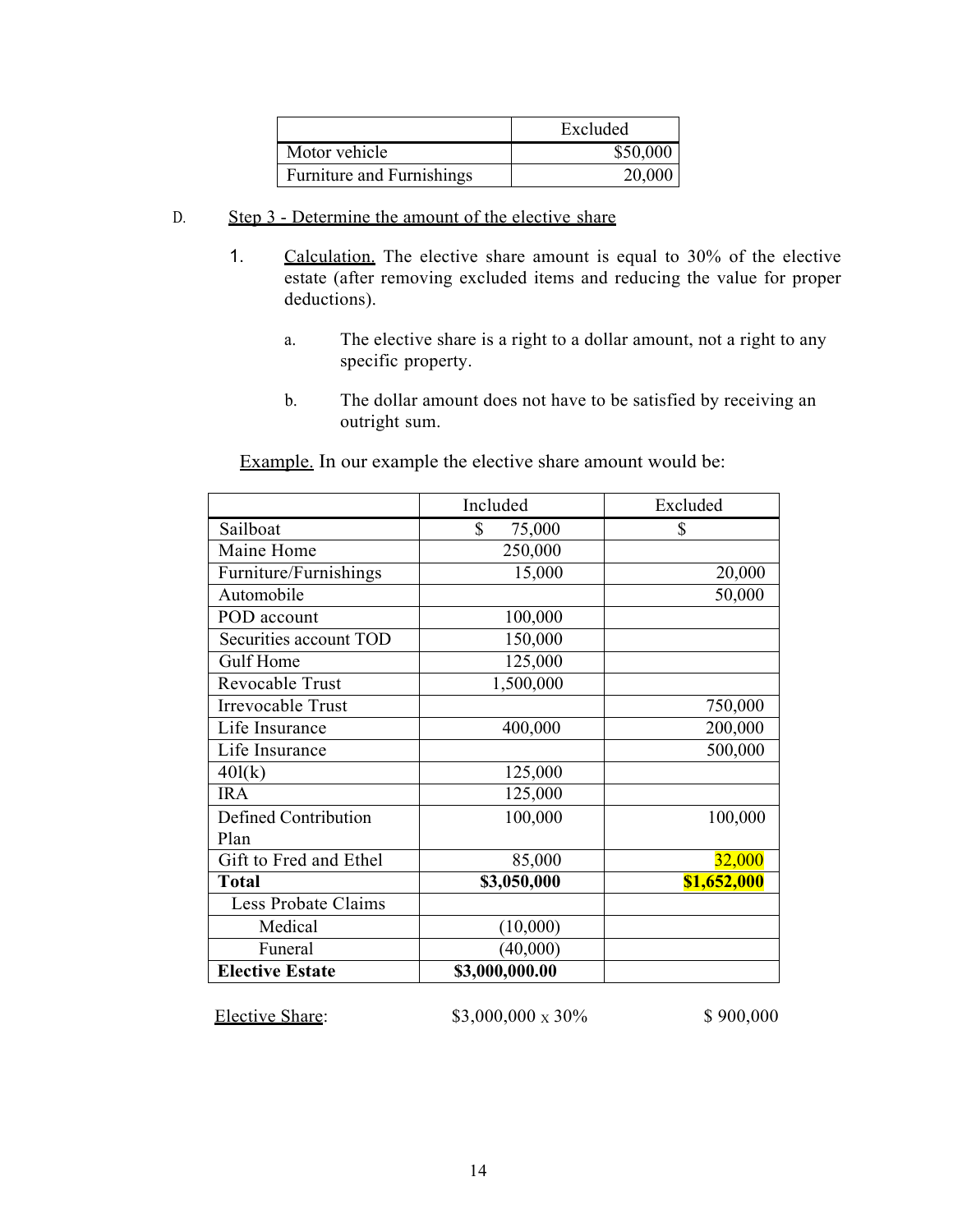- E. Step 4 Determine the value of assets passing to or for the benefit of the surviving spouse that count towards satisfying the elective share
	- 1. Assets Received by Surviving Spouse. The next step is to determine the value of the assets the surviving spouse has received from the decedent (or will receive from the decedent on death) that count towards satisfying the elective share. §732.2095

|                           | Value        |                                                                                                                                                                                                                                         |
|---------------------------|--------------|-----------------------------------------------------------------------------------------------------------------------------------------------------------------------------------------------------------------------------------------|
| Motor vehicle             | S<br>0       |                                                                                                                                                                                                                                         |
| Furniture and Furnishings | $\theta$     |                                                                                                                                                                                                                                         |
| Securities account TOD    | 150,000      |                                                                                                                                                                                                                                         |
| Gulf home                 | 125,000      |                                                                                                                                                                                                                                         |
| 40l(k)                    | 125,000      | Designation of sister is invalid                                                                                                                                                                                                        |
| Defined Contribution      | 200,000      | The plan will dictate whether spouse gets<br>lump sum or survivor annuity. The statute is<br>silent as to value if survivor annuity paid.<br>Presumably transfer tax value should be<br>used. But perhaps IRS tables should be<br>used. |
|                           | \$600,000.00 |                                                                                                                                                                                                                                         |

2. Balance of Assets. The amount remaining to satisfy the elective share is determined as follows:

| Elective Share          | \$900,000     |
|-------------------------|---------------|
| <b>Amount Satisfied</b> | $(\$600,000)$ |
| Amount remaining        | \$300,000     |

- F. Liability for unsatisfied balance
	- 1. Apportionment. The liability for the payment of the unsatisfied balance is apportioned among the "direct recipients" of property included in the elective estate according to a three tier class priority system. §732.2075(2).

#### 2. Classes of Payment

- a. Class 1: Property included in the decedent's probate estate and revocable trust. Estate and trust beneficiaries are all treated as one group. The rationale for this treatment was to ensure that specific and general devises in the will and trust will only be subject to contribution if the residuary estate of both the probate estate and the trust estate are exhausted.
- b. Class 2: Recipients of property interests, other than protected charitable interests held in a joint bank or securities account,POD,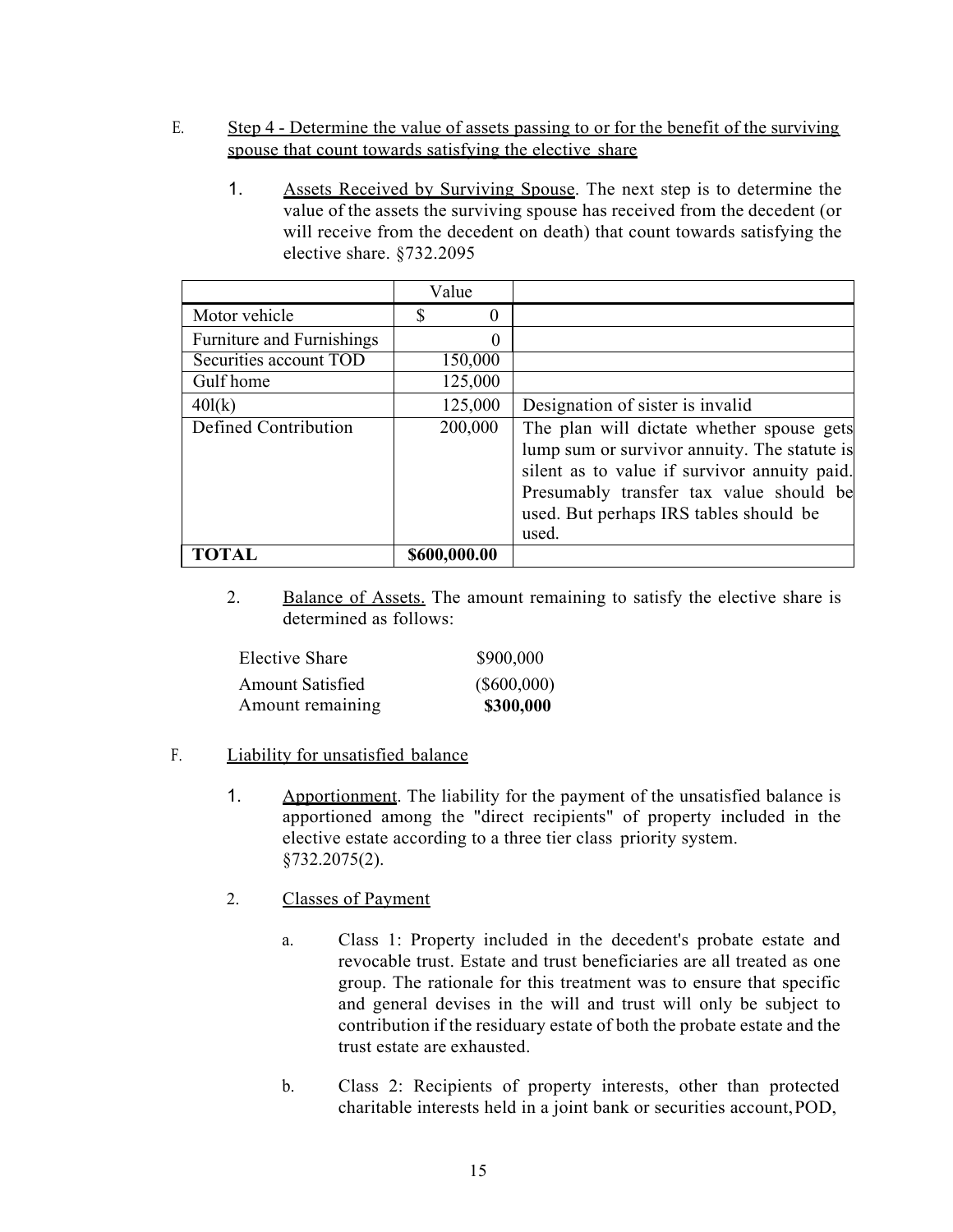TOD, or ITF account, property held in joint tenancy, and property passing by beneficiary designation under an insurance policy or retirement plan arrangement and, to the extent the decedent had at the time of death the power to designate the recipient of the property, property interests, other than protected charitable interests.

- c. Class 3: Recipients of all other property interests (other than protected charitable interests).
- 3. Remaining Unpaid Balance. If after application of the tier class priority system the elective estate is not fully satisfied the additional amounts are paid as follows:
	- a. First, from assets that will pass or have passed to a non-qualifying trust. (Note: if more than one trust the contribution is apportioned pro rata. It may also be necessary to recalculate the value of the beneficial interests.);
	- b. Second, from direct recipients of protected charitable lead interests, but only to the extent and as such times that contribution is permitted without disqualifying the interest for a deduction.

### G. Planning Opportunities

- 1. Excludable Gifts. Consider making excludable gifts. Don't overlook prepayment of tuition. For example, if \$100,000 of excludable gifts are made the elective share is decreased by \$30,000.
- 2. Elective Share Trusts
	- a. The surviving spouse is not entitled to an outright distribution. Monies held in an "elective share trust" count towards satisfying the elective share.
	- b. An elective share trust (basic requirements  $-$  §732.2025(2)) is any trust where:
		- (i) The surviving spouse is entitled for life to the use of the property or to all of the income payable at least as often as annually;
		- (ii) The surviving spouse has the right under the terms of the trust or state law to require the trustee either to make the property productive or to convert it within a reasonable time; and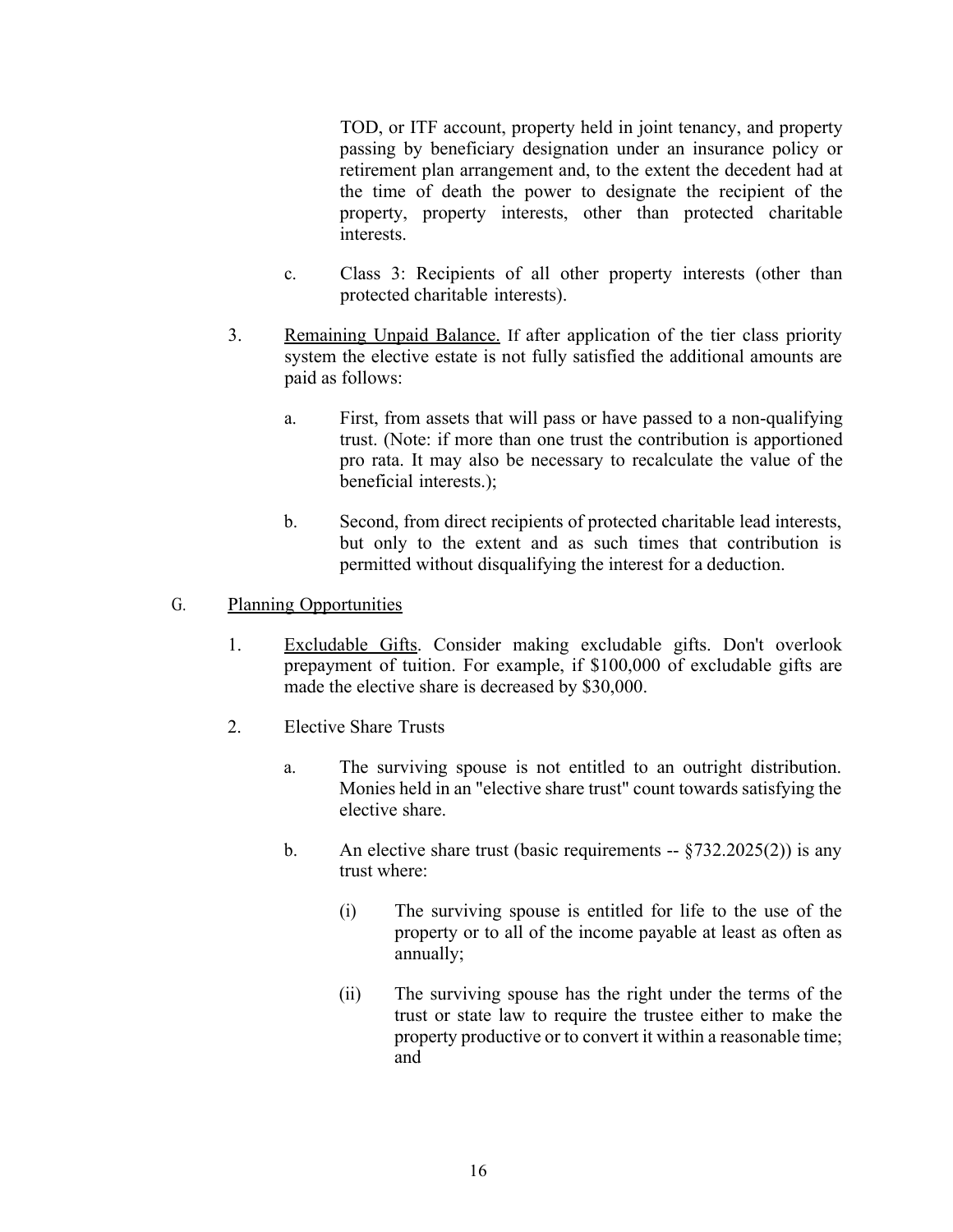- (iii) During the spouse's life, no person other than the spouse has the power to distribute income or principal to anyone other than the spouse.
- c. A trust that does not provide the surviving spouse the right to require the trustee to convert non-productive assets to productive assets, but otherwise meets the requirements of §732.2025(2) to qualify as an elective share trust, may be "saved" under the 2017 amendment to §738.606, which now provides such rights to the surviving spouse under state law.
- d. The spouse does not have to be the trustee of the trust.
- e. If the trust contains the basic requirements of an elective share trust fifty percent (50%) of the underlying value of the trust property counts towards satisfying the elective share.  $\S$ 732.2095(2)(d). Thus, in our example, if \$600,000 is placed in an elective share trust, the elective share amount will be satisfied.
- f. If the trust includes a "qualifying invasion power" eighty percent (80%) of the underlying value of the trust property counts towards satisfying the elective share. §732.2095(2)(d).
	- (i) A "qualifying invasion power" is a power to invade trust principal for the surviving spouse's health, support, and maintenance. §732.2095(1)(c).
	- (ii) The power may be given to the surviving spouse or the trustee.
	- (iii) The power may (but is not required) to provide that other resources of the surviving spouse be taken into account in exercising the power.
	- (iv) In our example, only \$375,000 would have to be placed an elective share trust that contains a qualifying invasion power.
- g. If in addition to the "qualifying invasion power" the trust also provides the surviving spouse with a "qualifying power of appointment" one hundred percent (100%) of the underlying value of the trust property counts towards satisfying the elective share. §732.2095(2)( d).
	- (i) The term "qualifying power of appointment" means a general power of appointment that is exercisable alone and in all events by the decedent's spouse in favor of the spouse or the spouse's estate.  $\S 732.2095(l)(b)$ .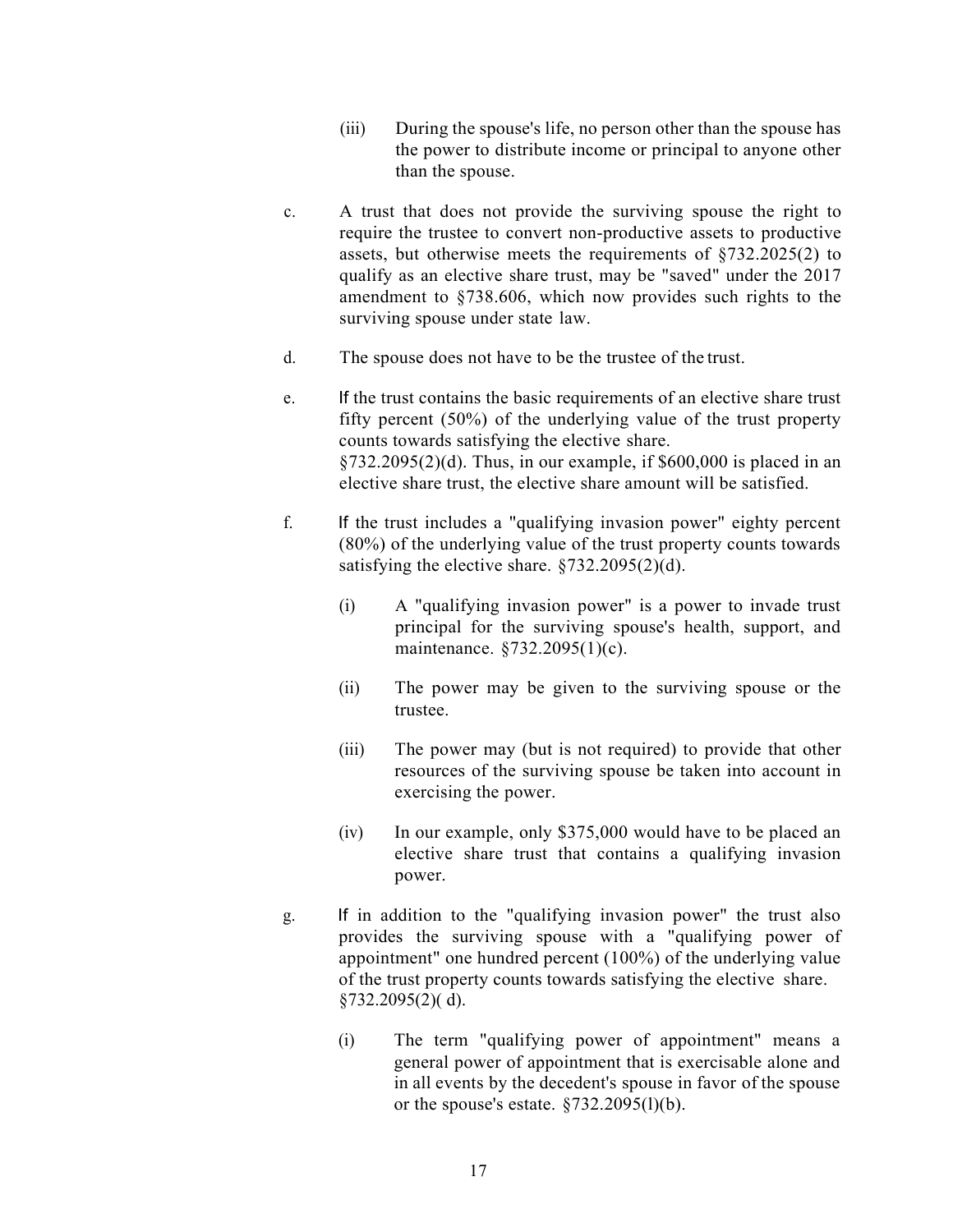- (ii) The term includes a power to appoint by will if the power may be exercised by the spouse in favor of the spouse's estate without the consent of any other person. §732.2095(1)(b).
- (iii) The term includes a power to consume or invade the principal of a trust, but only if the power is not limited by an ascertainable standard relating to the holder's health, education, support, or maintenance.
- (iv) In our example, only \$300,000 would have to be placed in an elective share trust that contains both a qualifying invasion power and qualifying power of appointment.
- h. The value of the elective share is determined on the date of funding if the trust is created at the death of the decedent.  $\S 732.2095(1)(a)3$ and 5. If an elective share trust is funded during life then the trust is valued as of the date of the decedent's death.  $\S 732.2095(1)(a)$ l
- i. Conditional Elective Share Trusts.
	- (i) In 2002, the law was modified to clarify that interests satisfying the elective share may be provided for on a conditional basis in the decedent's will or other estate planning instrument. Therefore, an elective share trust that is only created or funded in the event the surviving spouse claims an elective share is a permissible form of an elective share trust.
	- (ii) NOTE: Although a conditional trust is a permissible form of an elective share trust it may not qualify for the marital deduction since it is conditional upon the surviving spouse making an election.
- 3. Other Trusts
	- a. If a trust is created for the surviving spouse that does not meet the requirements of an elective share trust it can still count towards satisfying the elective share.
	- b. The spouse's interest will be "valued" at the lesser of its "transfer tax value" and fifty percent (50%) of the value of the trust property.
	- c. "Transfer tax value" is defined as the value theinterest would have for gift tax purposes under the United States estate and gift tax laws if it passed without consideration to an unrelated person on the applicable valuation date. §732.2025(11).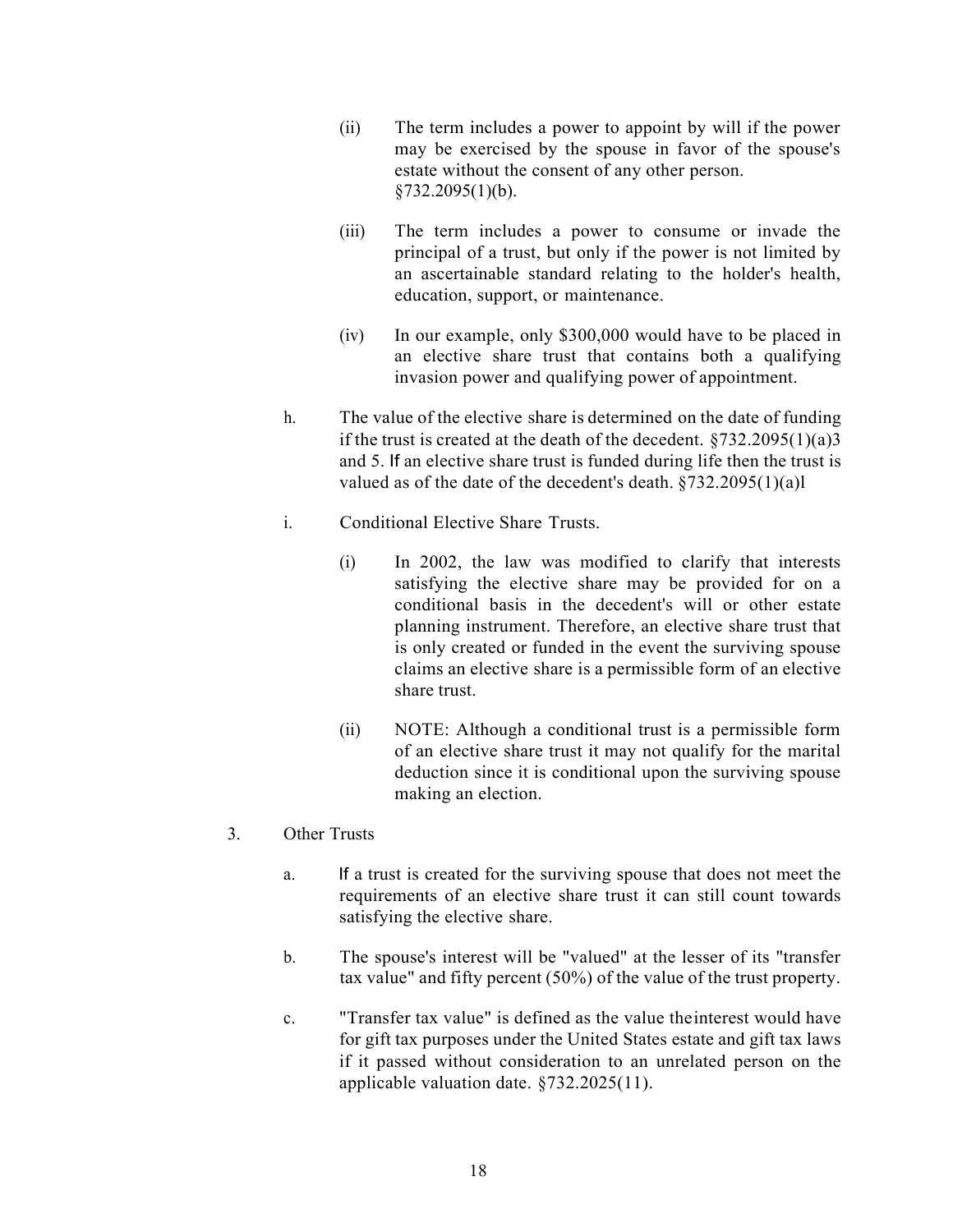### H. Miscellaneous Points of Interest

- 1. Elective Share is a Floor, Not a Ceiling. If you represent a surviving spouse and there is any doubt as to whether your client received an amount equal to at least the elective share file the election. In 2016, an amendment was made to §732.201 to clarify that the election does not reduce what the spouse receives if the election were not made and the spouse is not treated as having predeceased the decedent.
- 2. Interest on Elective Share. If litigation is involved, a surviving spouse may have to wait several years before receiving payment of the elective share. Effective for decedents dying on or after July 1, 2017, §732.2145 now provides that the surviving spouse is entitled to receive interest (at the statutory rate) on any portion of the elective share that is not satisfied with two years of the decedent's death, regardless of whether an order of contribution has been entered. Prior to the 2017 amendments to the elective share statutes, surviving spouses were only entitled to received interest (at the statutory rate) on the unpaid portion of their elective share beginning ninety days after an order of contribution was entered. Thus, under the old law, a delay in payment generally favored the estate, as the estate was able to retain the income, interest or appreciation generated on the elective share during the pending litigation.
- 3. Deadlines and Extensions to Make Election. Under §732.2135(1), an election to take an elective share must be filed by the earlier of the date that is 6 months after the surviving spouse is served with a copy of notice of administration or the date that is 2 years after the decedent's death. In 2017, §732.2135(2) was amended to extend the time in which a petition for extension of time to make the elective share can be filed. Now, a petition to extend the time for making an election may be filed within the time provided in §732.2135(1) or 40 days after termination of any proceeding which affects the amount that the surviving spouse is entitled to receive under §732.2075(1), whichever is later, but no more than two years after the decedent's death.
- 4. Attorneys' Fees andCosts.
	- a. Prior law (now repealed) only provided for the assessment of attorneys' fees and costs against the surviving spouse or the surviving spouse's estate if the election was made or pursued in bad faith.
	- b. The 2017 amendments to the elective share statutes, created a new §732.2151 which provides as follows:
		- (i) The court may award attorney fees and costs as in chancery actions but only when there is an objection or dispute over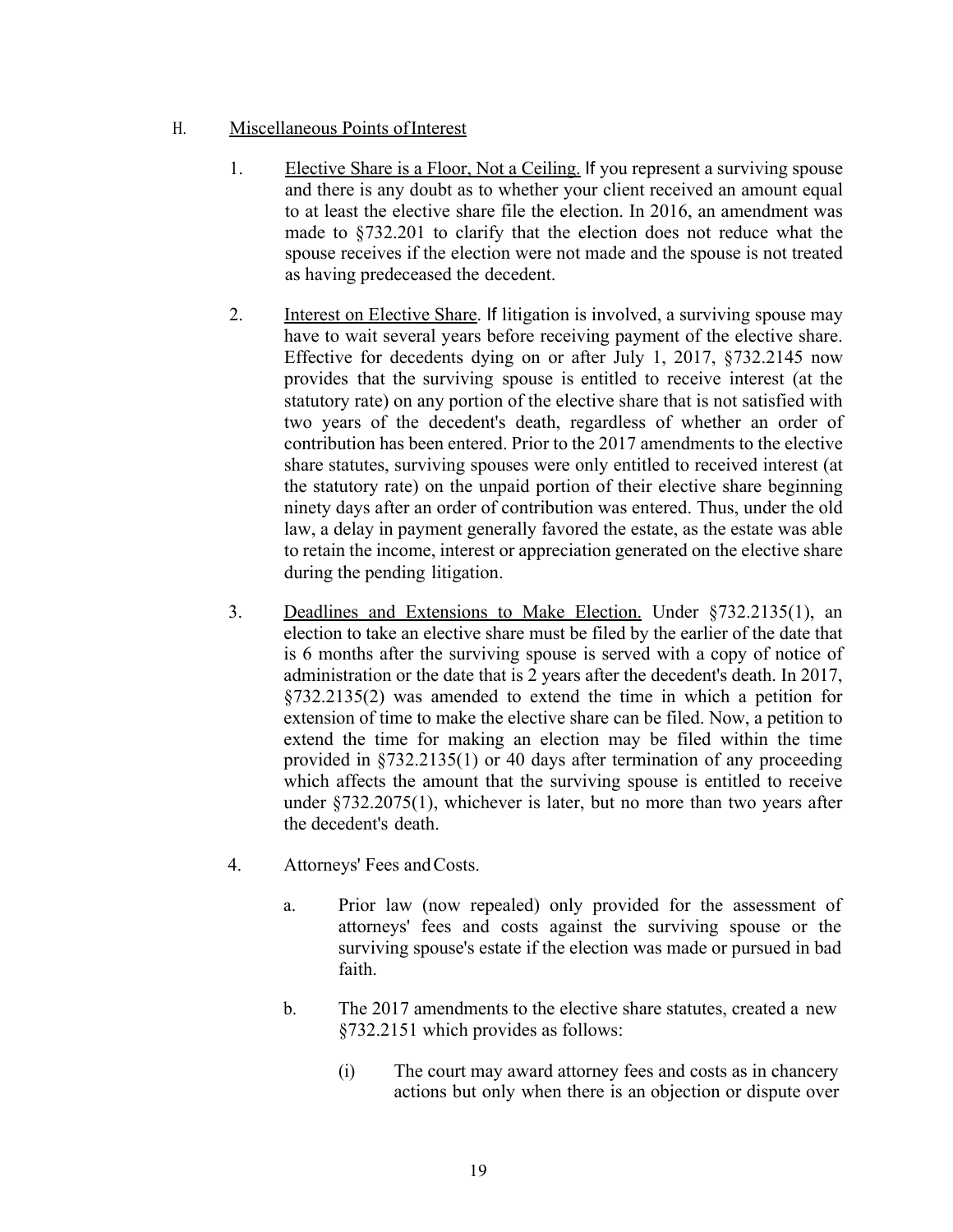entitlement to or the amount of the elective share, the property interests included in the elective share or its value, or the satisfaction of the elective share.

- (ii) A court may direct payment from the estate or from a party's interest inthe elective share or the elective estate, or may enter a judgment that can be satisfied from other property of the party. This provision allows the court to enter a money judgment against a party for fees and costs.
- (iii) In addition to the fees and costs awardable under Subsections (1) and (2), if a personal representative does not file a petition to determine the amount of the elective share, the electing spouse or his or her representative may be awarded attorney fees and costs from the estate in connection with the preparation and filing of thepetition.
- (iv) The statute is prospective and thus applies to all proceedings filed after the effective date of the statute, without regard to the date of the decedent's death.
- c. NOTE: The statute does not change the provision in  $\S 732.2145$ regarding attorney fees and costs for bringing a claim to enforce a contribution for the elective share.

### II. **EXEMPT PROPERTY F.S.** §732.402; Fla. Prob. R. 5.406

- A. Prerequisites.
	- 1. The decedent must be <u>domiciled</u> in Florida at the time of death.
	- 2. The decedent must be survived by a spouse or children.
- B. Who is entitled to claim the exemption?
	- 1. If there is a surviving spouse the spouse is entitled to claim the exemption.
	- 2. If there is no spouse (or the spouse has waived his or her right) the children are entitled to claim the exemption.
- C. What constitutes exempt property?
	- 1. Household furniture, furnishings, and appliances in the decedent's usual pace of abode up to a net value of \$20,000 as of the date of death. (NOTE: prior to July 1, 2009 the amount was \$10,000.) -- §732.402(2)(a).
	- 2. Two motor vehicles as defined in F.S. §316.003, which do not, individually, as to either such motor vehicle, have a gross vehicle weight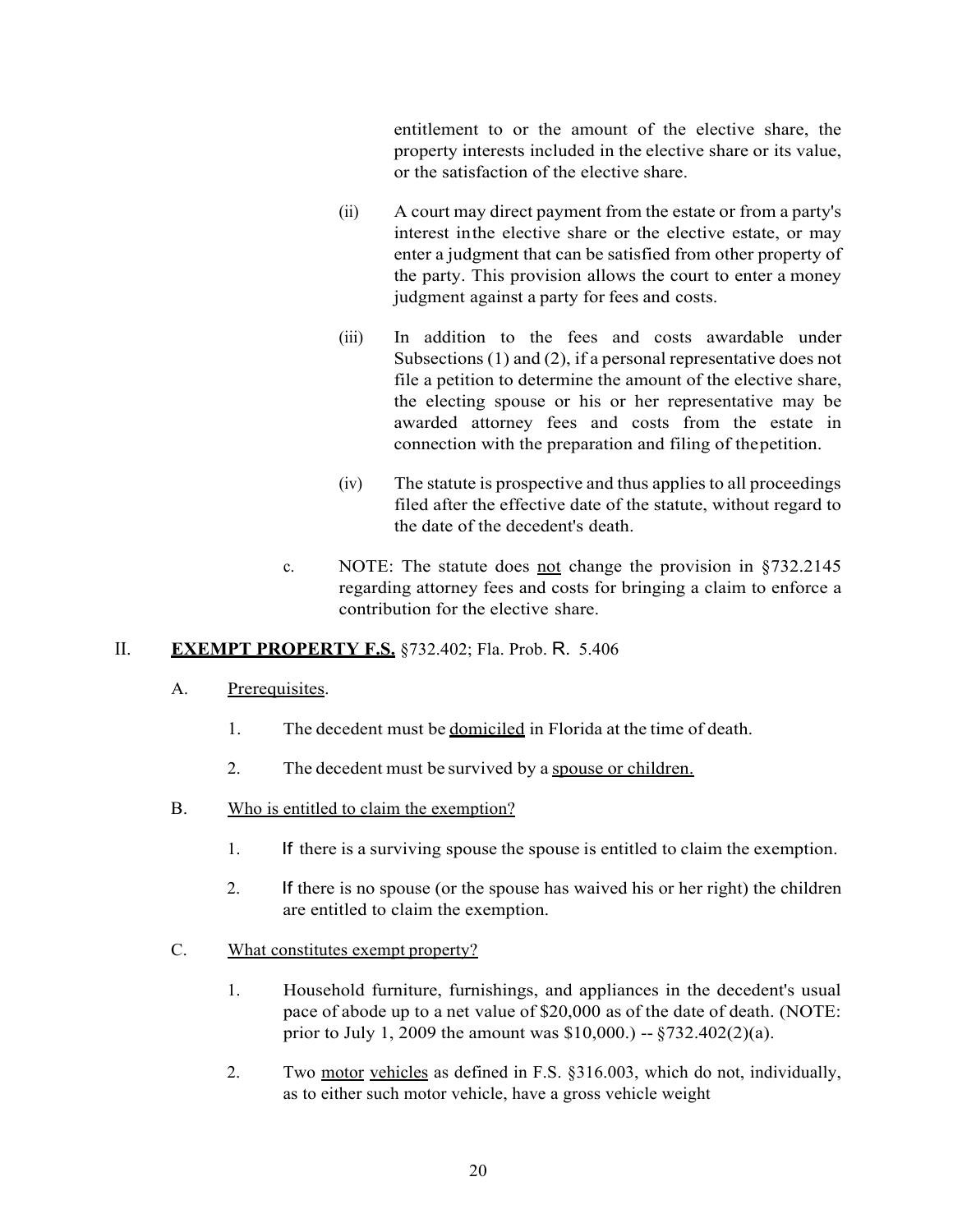in excess of 15,000 pounds, held in the decedent's name and regularly used by the decedent or members of the decedent's immediate family as their personal vehicles. -- §732.402(2)(b).

- a. Prior to July 1, 2009, the exemption was for all automobiles held in the decedent's name and regularly used by the decedent or members of the decedent's immediate family as their personal automobiles.
- b. The term was broadened from automobiles to motor vehicles. F.S. §316.003(40) now defines a "motor vehicle" as a "self-propelled vehicle not operated upon rails or guideway, but not including any bicycle, motorized scooter, electric personal assistive mobility device, swamp buggy, or moped." Thus, the term now includes motorcycles.
- 3. Certain prepaid college contracts and Florida college savings agreements are considered exempt assets. -- §732.402(2)(c).
	- a. Prior to July 1, 2009, the exemption was limited to the "Stanley G. Tate Florida Prepaid College Program contracts purchases and Florida College Savings agreement established under part IV of chapter 1009."
	- b. Post July 1, 2009, the exemption includes "[a]ll qualified tuition programs authorized by s. 529 of the Internal Revenue Code of 1986, as amended, including, but, not limited to, the Florida Prepaid College Trust Fund advance payment contracts under s. 1009.98 and the Florida Prepaid College Trust Fund participation agreements under s. 1009.981
- 4. Benefits paid pursuant to F.S. §112.1915 (certain death benefits to teachers and school administrators).  $\S732.402(2)(d)$ .
- D. Specifically or demonstratively devised property --  $\frac{5732.402(5)}{200}$ .
	- 1. General rule. Property that is specifically or demonstratively devised is excluded from exempt property.
	- 2. Exception. If exempt property is specifically or demonstratively devised to a person who would otherwise be entitled to the exempt property then the court may declare the property to be exempt.
	- 3. *Babcock v. Estate of Bradford L. Babcock, et al.,* 995 So. 2d 1044 (4th DCA 2008): The decedent executed a will that left all his clothing, jewelry, household goods, personal effects, automobile and all other tangible personal property not otherwise specifically devised herein or pursuant to the written statement or list to his then wife and if she did not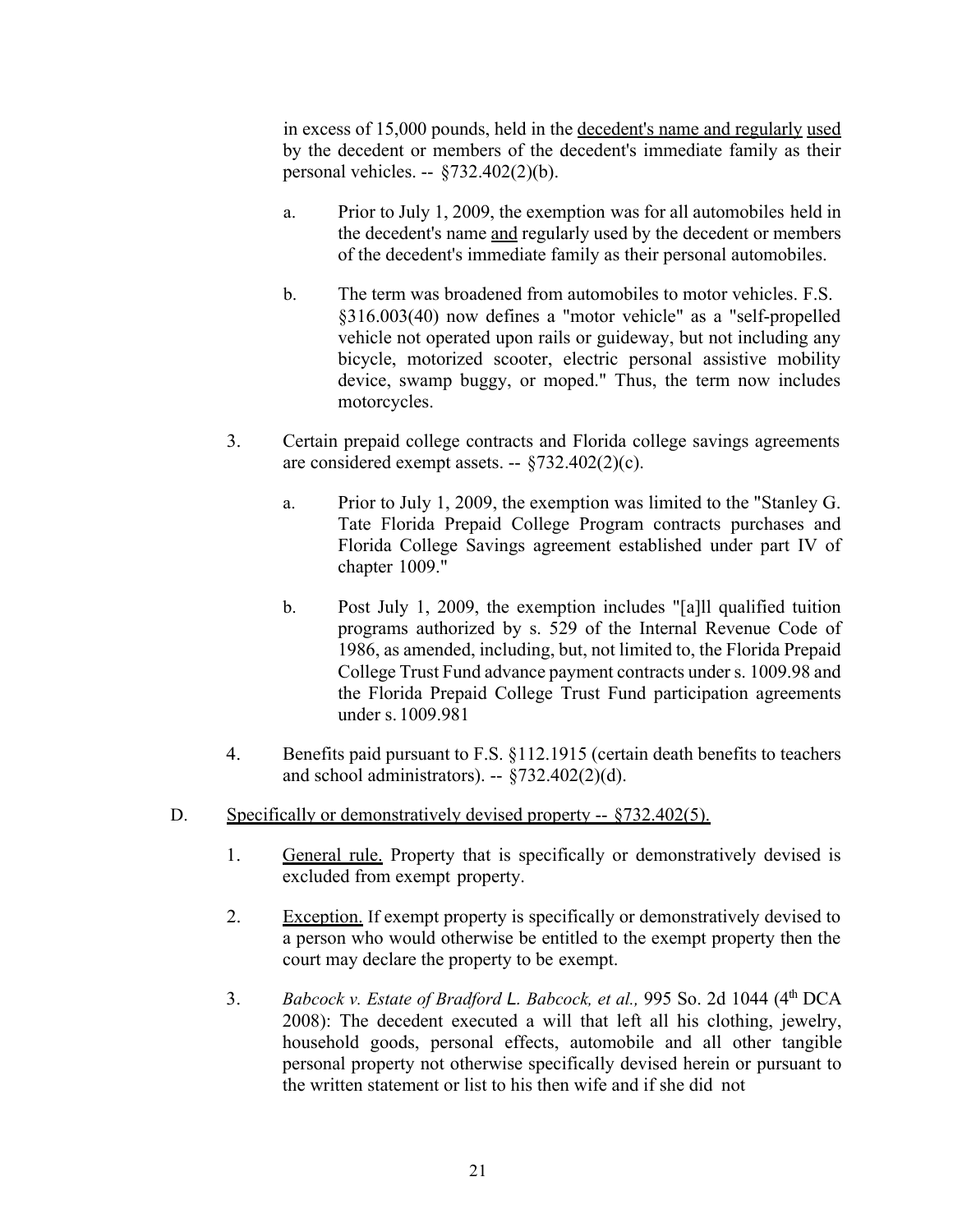survive him to his son. The decedent divorced his wife and subsequently remarried. The decedent did not execute a new will. The first wife was deemed to have predeceased the decedent. The new wife claimed she was entitled to the property as exempt property. The court held that the property was specifically devised by decedent to the son thus, removing the property from spouse's claim of exempt property.

- E. Procedure and timing for filing.
	- 1. A verified petition must be filed.
	- 2. WARNING: The petition must be filed on or before the later of (i) the date that is 4 months after the. date of service of the notice of administration; or (ii) the date that is 4 months after the date a waiver of notice of administration is filed; or (iii) the date that is 40 days after the date of termination of any proceeding involving the construction, admission to probate, or validity of the will or involving any other matter affecting any part of the estate subject to a claim for exempt property. -- §732.402(6).
- F. Effect.
	- 1. Property that is determined to be exempt property §732.402 is excluded from the value of the residuary estate and the value of the estate for purposes of determining the pretermitted or elective shares. -- §732.402(7).
	- 2. Property that is determined to be exempt property is exempt from all claims of the estate except perfected security interests thereon.

### III. **FLORIDA CONSTITUTIONAL EXEMPTION OF PERSONAL PROPERTY; FLA.** Const. art. X, §4

- A. In addition to exempt property set for in the Florida Probate Code, Article X,  $\frac{1}{2}(4(a)(2))$  of the Florida Constitution exempts up to \$1,000 of personal property.
- B. The exemption inures to the surviving spouse or heirs of the owner.
- C. Personal property exempt under Article X,  $\S4(a)(2)$  of the Florida Constitution is presumably in addition to the elective share.

### IV. **FAMILY ALLOWANCE F.S.** §732.403; Fla. Prob. R. 5.407

- A. Prerequisites
	- 1. The decedent must be a Florida resident.